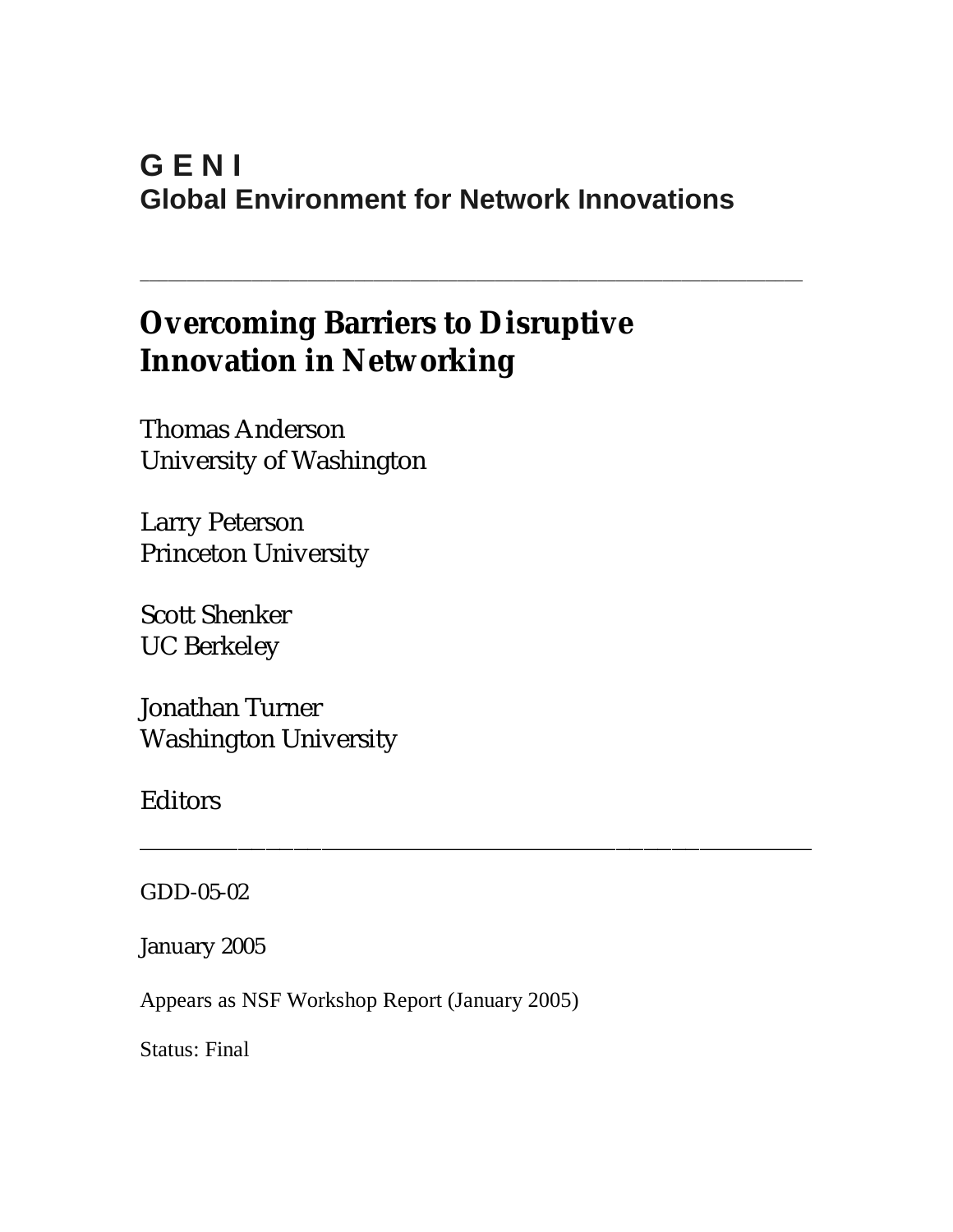*Report of NSF Workshop on* 

# *Overcoming Barriers to Disruptive Innovation in Networking*

January 2005

Any opinions, findings, conclusions or recommendations expressed in this report are those of the workshop participants and do not necessarily reflect the views of their institutions or the NSF.

The NSF Workshop on Overcoming Barriers to Disruptive Innovation in Network was supported by NSF under grant CNS-0439842.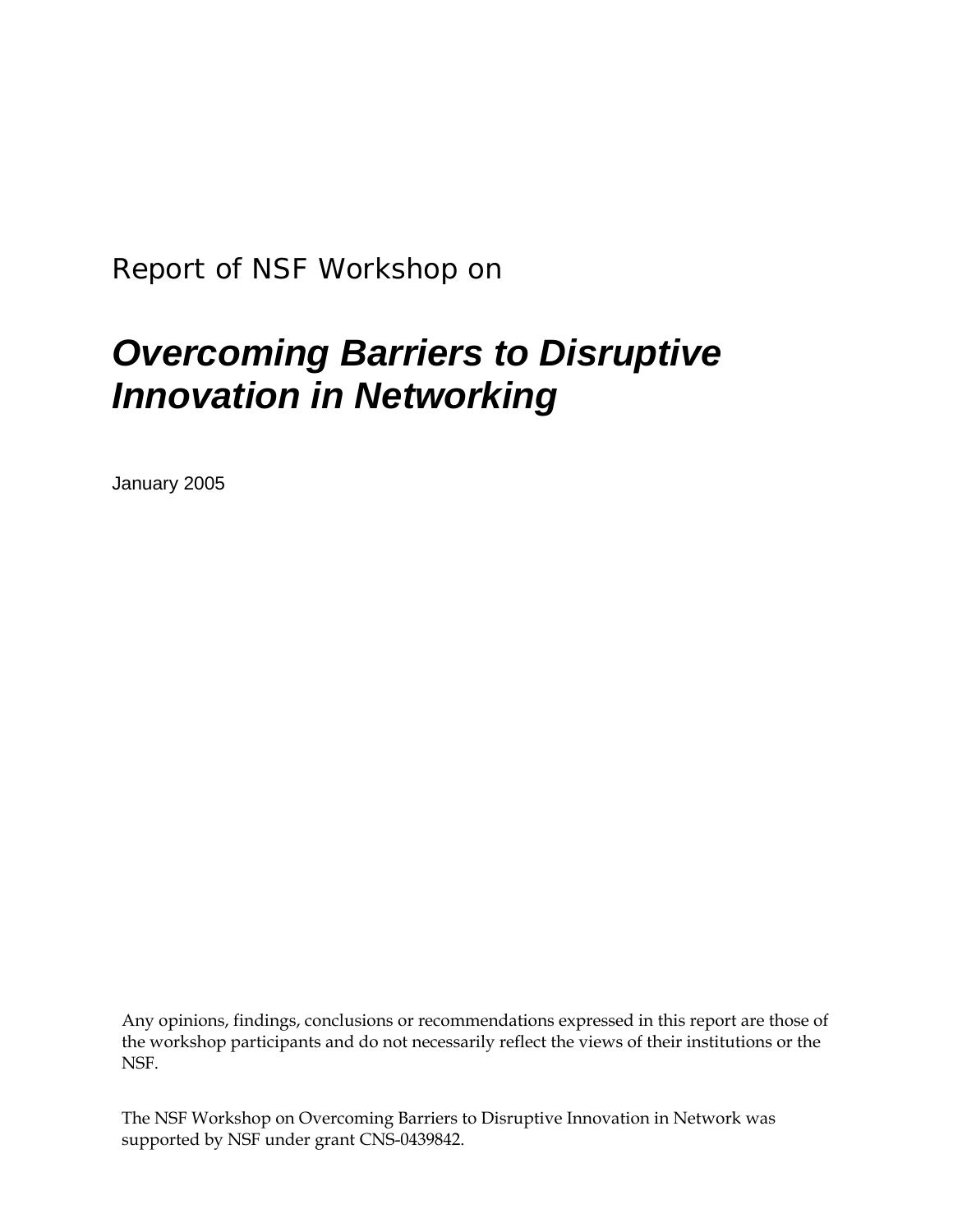# **Table of Contents**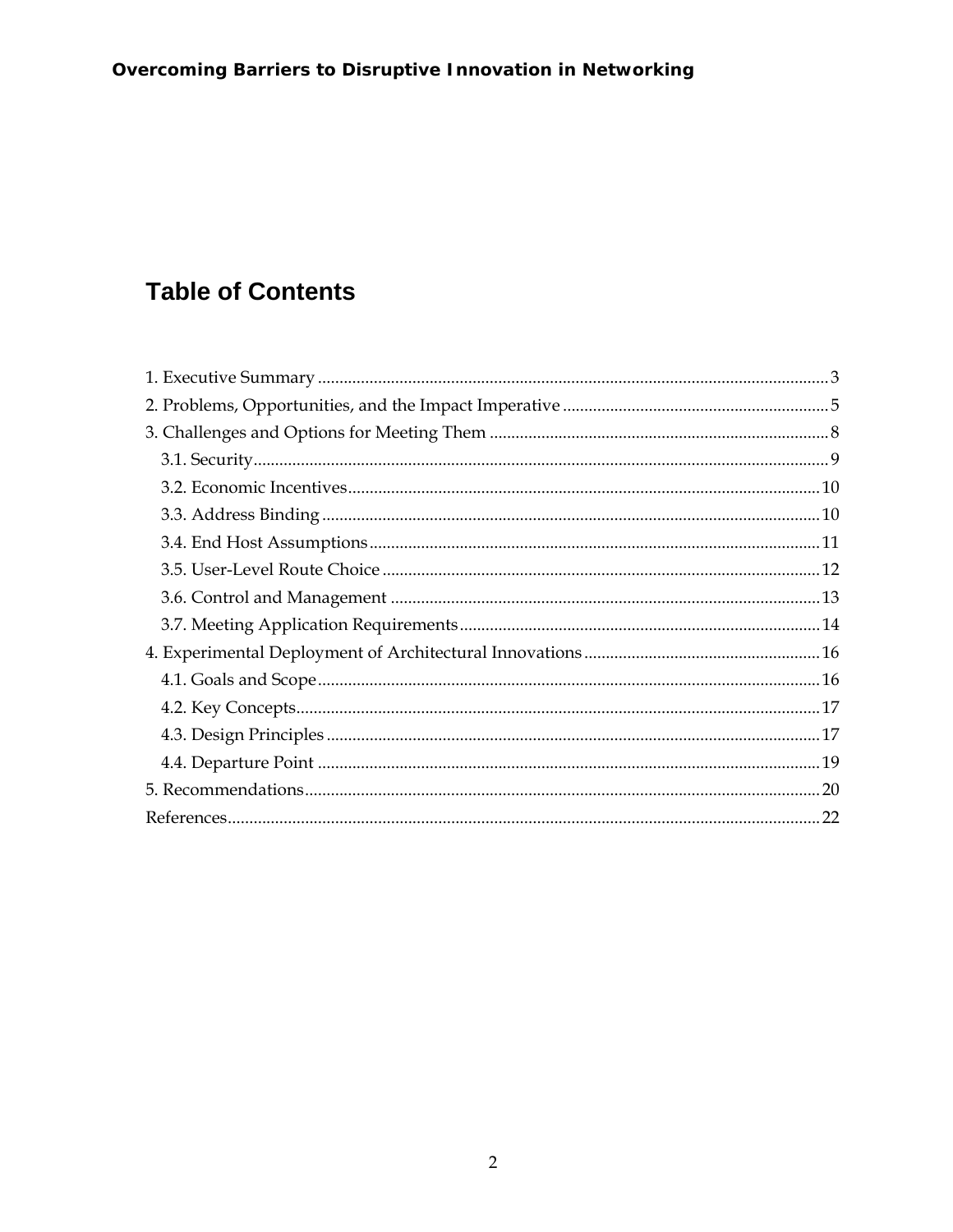# **1. Executive Summary**

There is little argument that the Internet faces many challenges, including both correcting vulnerabilities that arise from society's increasing dependence on it [PRE05], and capitalizing on opportunities that arise as new applications. It is critical that the network research community be engaged in addressing these challenges.

The research community typically pursues one of two paths when trying to affect the Internet. The first is to incrementally evolve the network to address new vulnerabilities and opportunities as they occur. The research community, in conjunction with the commercial players that define today's Internet, have successfully followed this path for nearly 30 years, resulting in point-solutions of narrow scope, many of which step outside the original Internet architecture. The second path is to create a new Internet architecture that better addresses the many challenges on the horizon. This approach potentially involves a clean-slate design, and so is likely disruptive.

While there is no way to be certain that the incremental path will ultimately fail to address the challenges facing the Internet, there are two reasons to be concerned. The first is that the point-solutions incrementally applied to the Internet result in increased complexity. The Internet's once clean architecture has become muddied by patches, which makes it hard to reason about the network as a whole. This increased complexity makes the Internet harder to manage, more brittle in the face of new requirements, and more vulnerable to emerging threats. The second is that are architectural limits that may eventually result in a dead-end for the current incremental path. This report identifies five such limits, which we express in actionable terms:

- 1. **Minimize trust assumptions:** the Internet originally viewed network traffic as fundamentally friendly, but should view it as adversarial;
- 2. **Enable user choice:** the Internet was originally developed independent of any commercial considerations, but today the network architecture must take competition and economic incentives into account;
- 3. **Allow for edge diversity:** the Internet originally assumed host computers were connected to the edges of the network, but host-centric assumptions are not appropriate in a world with an increasing number of sensors and mobile devices;
- 4. **Design for network transparency:** the Internet originally did not expose information about its internal configuration, but there is value to both users and network administrators in making the network more transparent; and
- 5. **Meet application requirements:** the Internet originally provided only a best-effort packet delivery service, but there is value in enhancing (adding functionality to) the network to meet application requirements.

Considering the risks of solely pursuing the incremental path, the workshop participants believe it is important that the research community also pursue the design, evaluation, and deployment of disruptive network architectures. This path is not without its own risks, however. First, researchers need more realistic evaluations of architectural proposals. New architectures need to be evaluated experimentally, operating at scale, and under real-world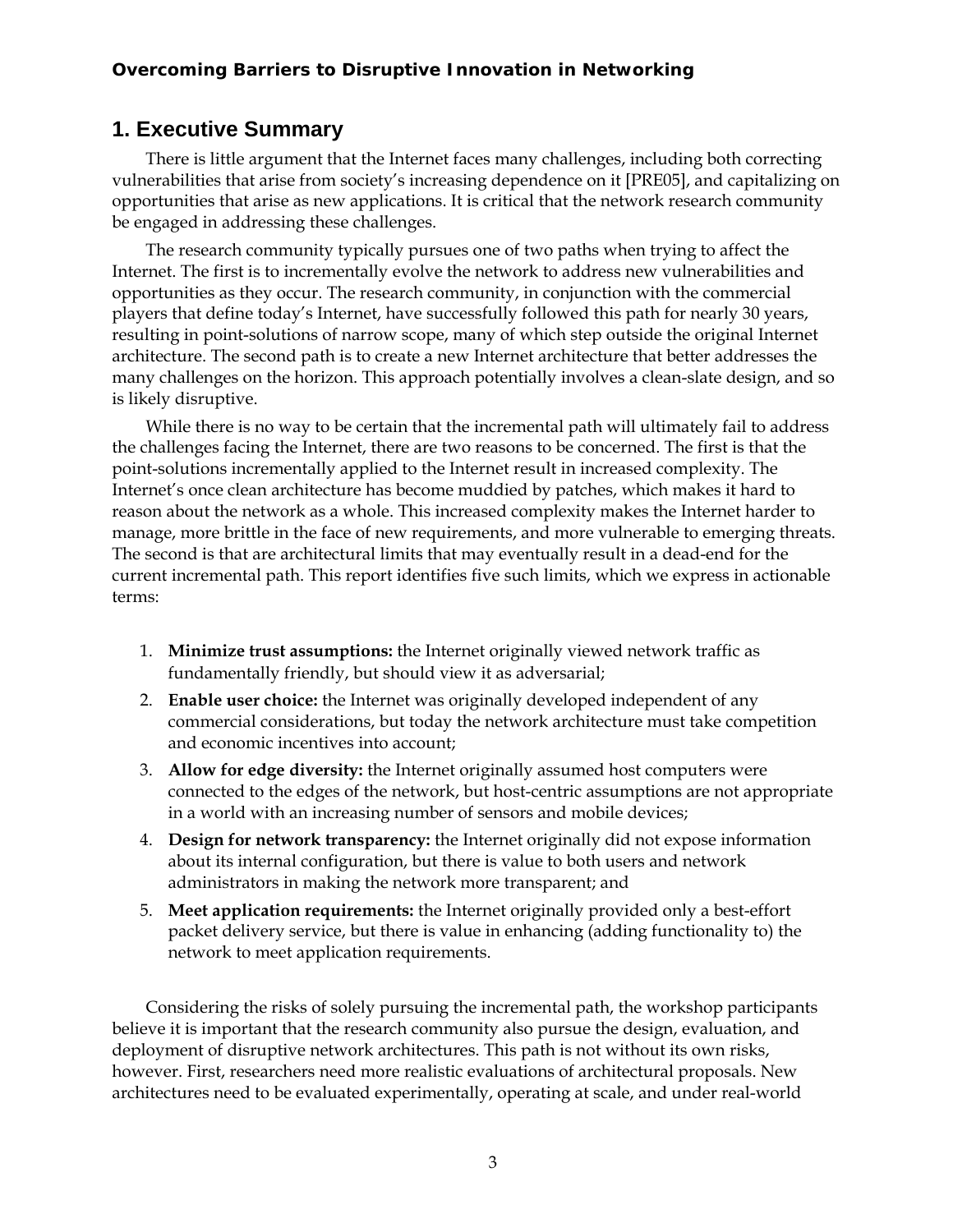conditions. Second, there must be a plausible deployment plan for any new architecture. Expecting global agreement about (and uptake of) a new network architecture is not realistic in an environment dominated by commercial considerations.

Despite these risks, there is a new approach to experimental network testbeds that both permit realistic experimental evaluations and have the potential to lead to wide-spread deployment. The key features of the new approach include (1) an overlay infrastructure with global reach that can be shared among multiple candidate network architectures; (2) interposition mechanisms that allow users to opt-into new architectures on a per-user/perapplication basis, thereby providing real user traffic and facilitating incremental deployment; and (3) a high-performance substrate that provides sufficient capacity to make successful architectures viable on a larger scale.

In light of the current situation and opportunities, the workshop participants make the following recommendations to the National Science Foundation:

**Recommendation 1: Immediately initiate a research program on experimental architectural research in networking.** If successful, the potential benefits are enormous, easily justifying the modest initial outlay. A dedicated research program will pull together the research community to tackle the broad scope of thorny architectural questions that we have outlined in this report, and that must be addressed for the program to be successful.

**Recommendation 2: Foster experimental validation of new architectural research in networking.** Paper designs, although thought provoking, are unconvincing, both to the companies that need to adopt them, and to the research community in evaluating ideas and in gaining insight into design tradeoffs. Thus, to maximize our chance of success, NSF must foster an expectation within the experimental architectural research program that research ideas should normally be validated under real use

**Recommendation 3: Fund the development and deployment of suitable testbeds.** Since experimental validation is an important component of this research program, it is essential that researchers have access to suitable testbeds NSF should therefore endeavor to build a meta-testbed that reduces the barrier to entry for new architectural ideas. To meet shortterm needs, NSF should support an initial meta-testbed that can be deployed immediately. At the same time, NSF should initiate a deliberative process through which the community can identify long-term solutions to its meta-testbed requirements.

**Recommendation 4: Start a process that will lead to substantial increases in funding for a broad multi-disciplinary effort in this area over the next few years.** To design, construct and widely deploy a new architecture for the Internet is an enormously difficult and, at the same time, an enormously important undertaking. To be successful, we will need to enlist the efforts of distributed systems researchers, e-scientists, application developers, computer architects, and network hardware technologists.

**Recommendation 5: Find ways to promote synergy and convergence among architectural visions.** Academic research focuses on novelty and, in so doing, often accentuates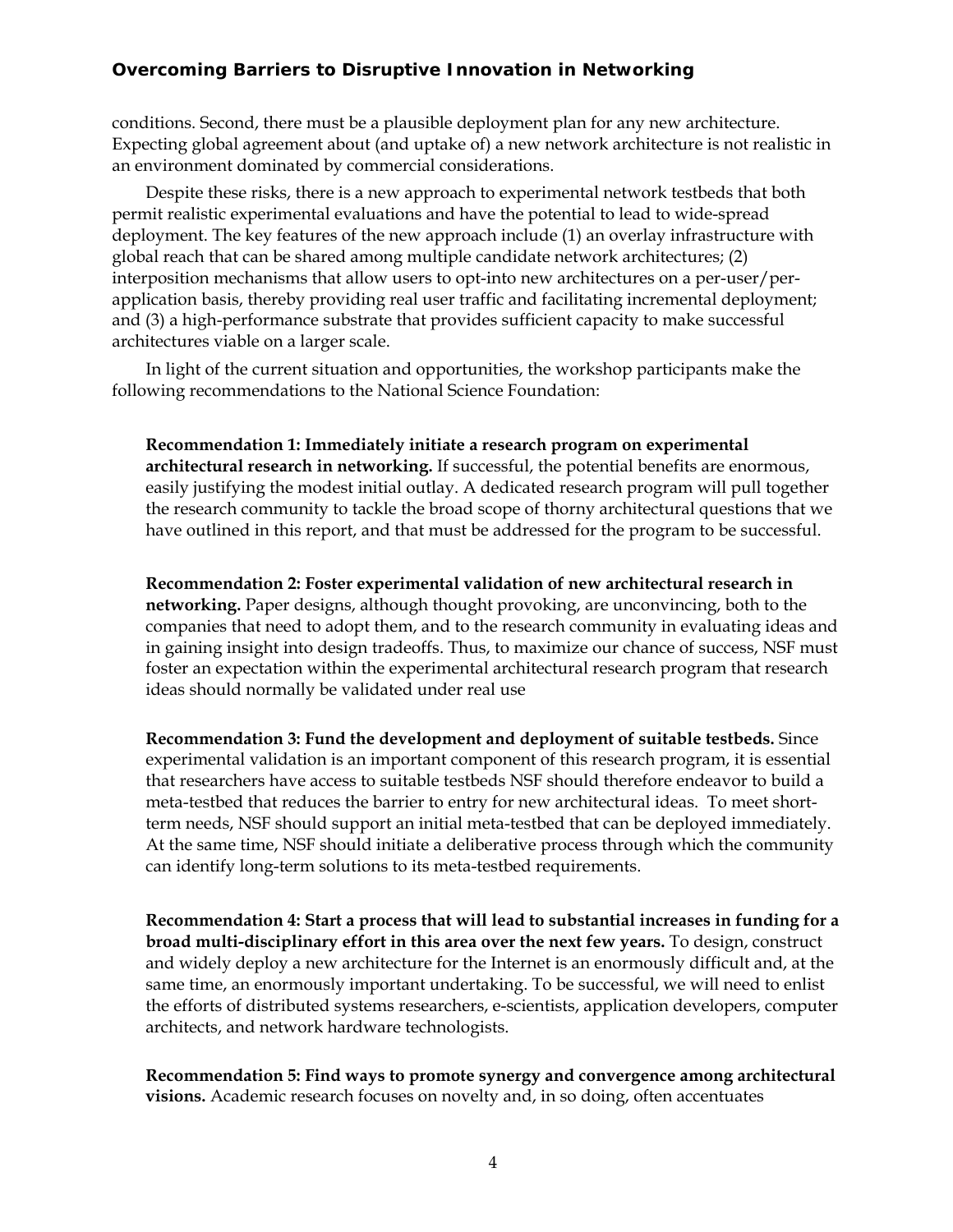differences rather than identifying commonality. The past success of the Internet strongly suggests that we will be the most successful if we can coalesce around common architecture features. Architecture, by its very nature, "defines that on which we must agree." Thus, to be effective, architectural researchers should seek convergence rather than divergence.

**Recommendation 6: Help the community learn from industry.** Disruptive architectural research should not be fettered by today's problems and practices, but it must be informed by them if we are not to simply repeat the mistakes of the past. The large gap between the research and commercial communities often prevents effective communication between the two, to the detriment of both. To bridge this gap, NSF should facilitate interactions between researchers and practitioners.

The workshop participants recognize that different outcomes are possible. One possibility is that multiple promising architectures bloom, but that over time, there is convergence on a single new architecture for the Internet. Ideally, the incremental deployment story proves successful, bringing the new architecture to the verge of commercialization. Another possibility is that many valid architectures emerge, but there is no consensus as to a single correct architecture. Instead, the experimental testbed that supports multiple architectures emerges as the substrate for a future global communications infrastructure. A third possible outcome is that the ideas developed as a part of this program provide new insights and architectural clarity, but these ideas can be incrementally retrofitted into today's Internet architecture. This possibility suggests that pursuing the second path (a disruptive architecture) actually improves the odds that the first path (incremental evolution) succeeds.

### **2. Problems, Opportunities, and the Impact Imperative**

The Internet has, in a remarkably short period of time, radically transformed the world's information infrastructure. This success is in no small part due to its innovative architecture that, in several dimensions, broke with the conventional (and largely telephonic) wisdom. The architecture now accommodates a wide variety of network technologies, spans an enormous gamut of speeds, supports a broad range of applications, withstands a substantial number of failures, and scales to hundreds of millions of nodes. Moreover, the same architecture that facilitated organic and decentralized growth during the Internet's formative years has endured, without modification, the painful transition to a commercial enterprise with many competing providers. In both technical and commercial terms, the Internet architecture has succeeded beyond anyone's wildest dreams.

However, in the thirty-odd years since its invention, new uses and abuses, along with the realities that come with being a fully commercial enterprise, are pushing the Internet into realms that its original design neither anticipated nor easily accommodates. These problematic issues include: the awkwardness with which host mobility, host multi-homing, data migration and data replication are handled; the lack of protection from unwanted or harmful traffic; the increasing complexity and fragility of inter-domain routing; and the impact of radically diverse edge devices, including sensor networks. Such problems are numerous, and the Internet's emerging centrality has made these flaws all the more evident and urgent. As a result, it is now widely believed that the Internet architecture is in need of substantial change.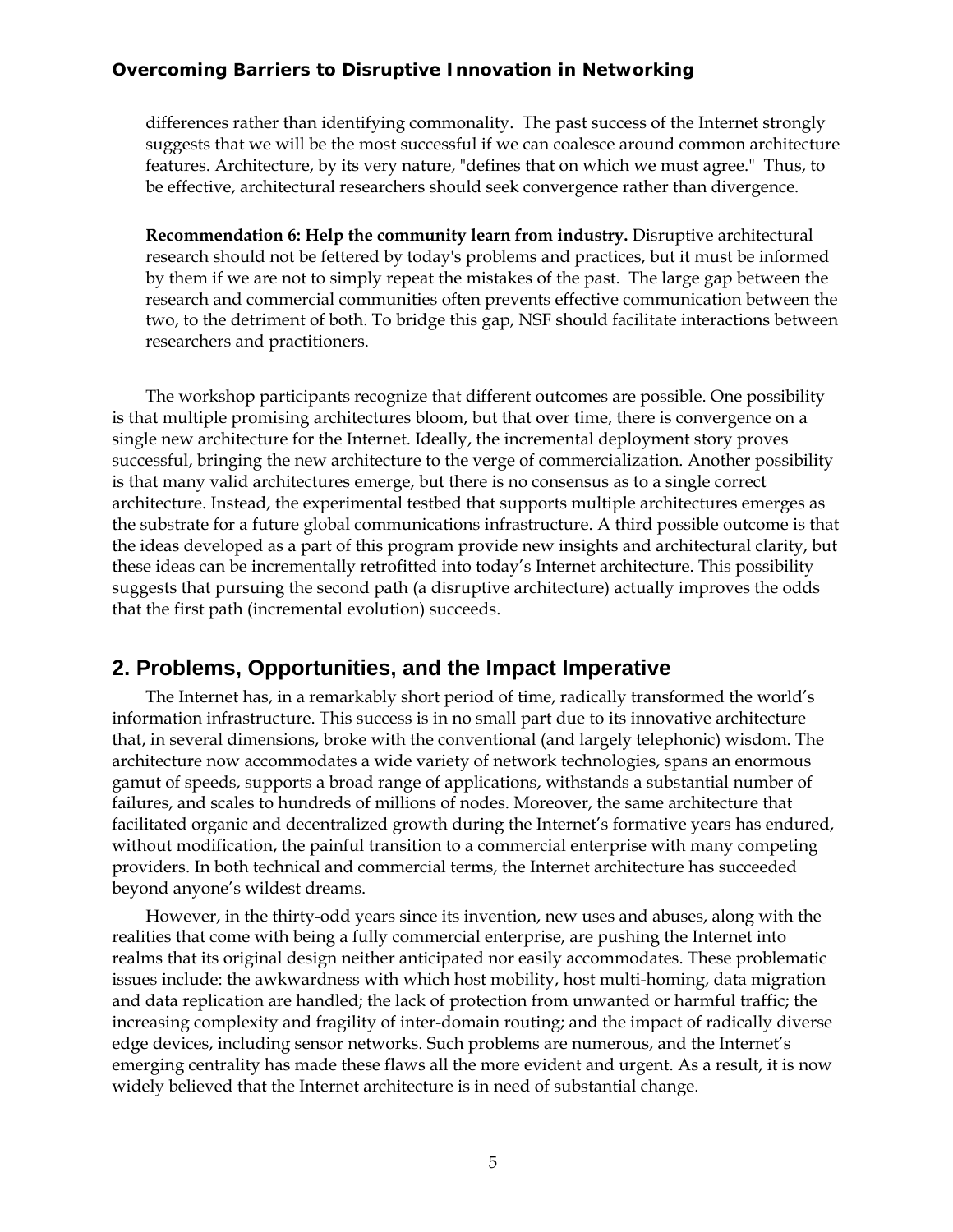Unfortunately, there is increasing pessimism about the possibility of change. Adopting a new architecture not only requires modifications to routers and host software, but given the multi-provider nature of the Internet, also requires that ISPs jointly agree on that architecture. The need for consensus is doubly damning; not only is agreement among the many providers hard to reach, it also removes any competitive advantage from architectural innovation. This discouraging combination of difficulty reaching consensus, lack of incentives for deployment, and substantial costs of upgrading the infrastructure leaves little hope for fundamental architectural change. Thus, many believe that the Internet architecture, which began as a radical experiment, has now ossified into an unalterable status quo [PET04].

Freezing forevermore the current architecture would be bad enough, but in fact the situation is deteriorating. The inability to adapt to new pressures and requirements has led to an increasing number of ad hoc work-arounds, many of which violate the canonical architecture (e.g., middleboxes). While derided by architectural purists, these modifications have (usually) arisen to meet legitimate needs that the architecture itself could not. These architectural barnacles—unsightly outcroppings that have affixed themselves to an unmoving architecture may serve a valuable short-term purpose, but significantly impair the long-term flexibility, reliability, security, and manageability of the Internet. Thus, the collision between the improbability and the necessity of change has resulted in expedient but eventually harmful architectural liberties.

While the commercial world applies point-solutions and work-arounds to the existing Internet, the research community is facing its own dilemma. A network architecture is a subtle thing that defies rigorous analysis or satisfying simulation, and is best understood through extensive live experimentation. However, current testbed paradigms are inadequate to this task. Traditional testbeds can be roughly categorized as production-oriented or research-oriented. Production testbeds, such as Internet2 [I2], support real traffic from real users, often in large volume and across many sites. As such, they provide valuable information about the operational behavior of an architecture. However, the users of such a production testbed have no choice about whether or not to participate in the testbed and usually do not even realize that their traffic is part of an experiment. They thus expect the performance and reliability to be no worse than the standard Internet. Production testbeds must therefore be extremely conservative in their experimentation, using well-honed implementations of incremental changes.

Research testbeds (such as DETER [DET]) do not carry traffic from a wide variety of real users but instead are typically driven by synthetically generated traffic and/or a small collection of intrepid users. This allows them to be much more adventurous, capable of running first-cut implementations of radically new designs. Unfortunately, this lack of real traffic also renders the results much less indicative of real operational viability. As a result, neither kind of testbed—production or research—produces the data needed to adequately evaluate new architectures. It is therefore difficult to make a compelling case for new architectural designs based on a testbed evaluation. In addition, because they utilize dedicated transmission links, both categories of testbeds involve substantial cost, and so are prohibitively expensive to operate at very large scale. Thus, they are typically of small geographic extent and arise only with substantial funding support. Given the limitations mentioned above, traditional testbeds offer far too little bang for their buck, and clearly cannot lead us into the future.

The preceding paints a depressing picture of the status quo, with an architecture incapable of change and a research community unable to validate its designs. However, within this bleakness there are seeds of hope. After roughly a decade where incremental research held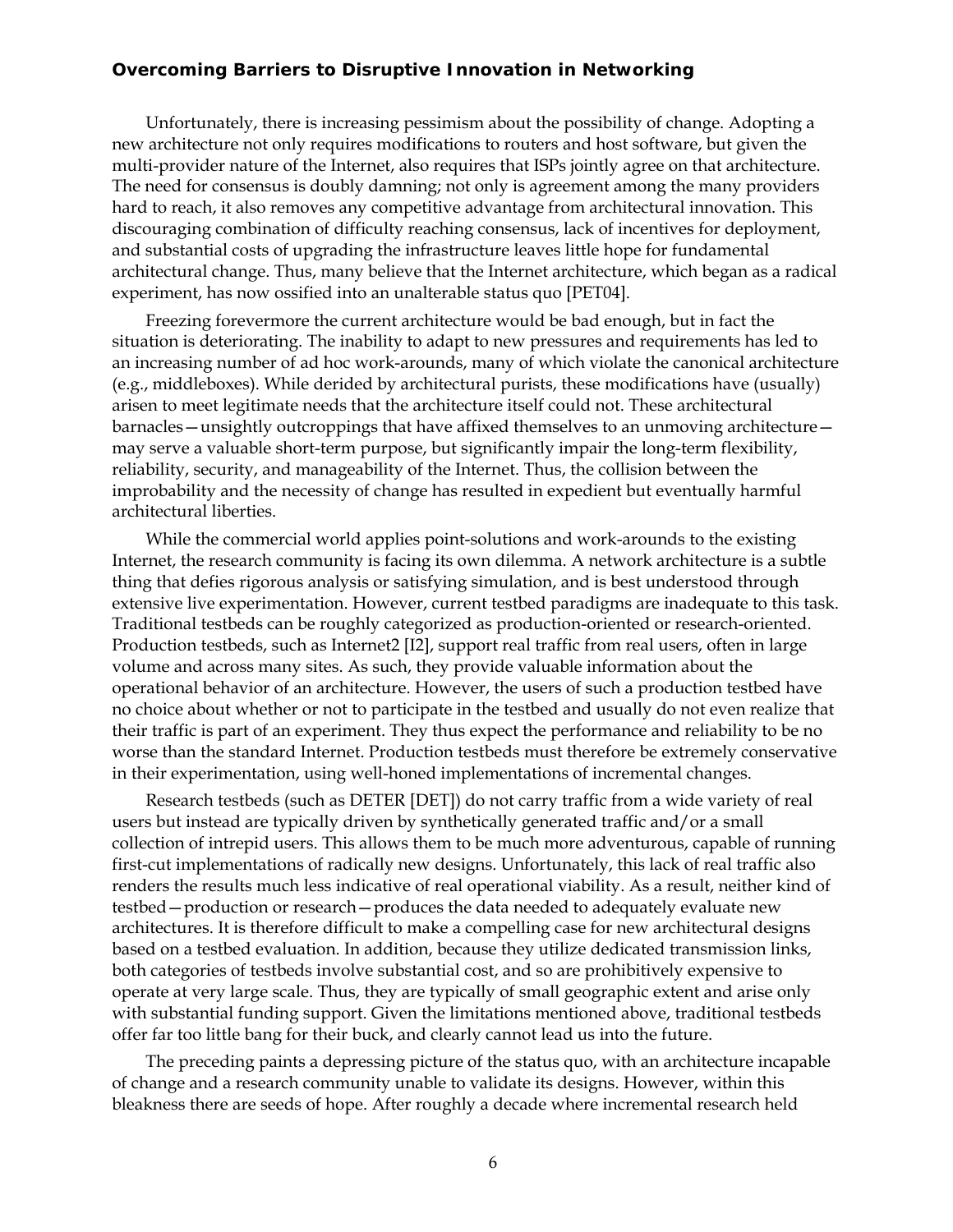sway, there has been a resurgence of interest in more fundamental architectural questions. This architectural research is still at an early stage and needs significantly more support in order to reach fruition, but these initial architectural sprouts are very encouraging. While not providing any definitive solutions, they suggest that many of the challenges facing the Internet can be adequately addressed through architectural innovations.

In addition, there is now a promising alternative to the traditional testbed approach. Two recent trends, virtualization and overlay networks, can be combined to create effective and inexpensive testbeds. Overlay networks have often been used to augment the current Internet and deploy experimental designs. Overlay networks, in contrast to the traditional physical testbeds, are not limited geographically: in fact, overlay networks can be accessed by any user through packet-redirection implemented by host proxies. The decision about whether or not to use an overlay network can be made on a per-user, and even a per-application, basis. If the overlay network fails, the user's traffic can default back to normal Internet service. The lack of geographic limitations, the ability of fine-grained opt-in, and the presence of automatic fail-over suggest that experimental architectures could likely attract a sizable pool of volunteers willing to supply live traffic. This breaks the old dichotomy of experimental versus production testbeds; these overlays can now be both.

Moreover, overlay networks don't require significant investment in bandwidth. However, such networks require a great deal of effort to deploy and manage, and this overhead of deploying a single-purpose overlay is well beyond the means of most researchers. Fortunately, the advent of highly virtualized infrastructures, like PlanetLab [PET02, BA04], provides a solution to this problem. Virtualization allows each overlay node to emulate the actions of many logical "routers," and thereby enables such infrastructures to support many concurrent architecture experiments, each running on its own set of logical routers. The burden of running an overlay is thus shared among a large set of experiments, bringing the overhead imposed on any individual researcher to a much more manageable level. Thus, these virtualized testbeds offer new hope that large-scale live experimentation with new architectures is within reach of most researchers.

All such experimentation would be meaningless without a plausible deployment path. As argued earlier, the need for consensus and the consequent lack of competitive advantage, along with the sizable investment needed to upgrade the deployed infrastructure, makes it doubtful that the current ISPs will deploy a next-generation architecture. Thus, deployment of new architectures may rely on new entrants to the service provision market. Given the high capital costs and low operating margins of this industry, a market-entering foray by a traditional infrastructure-based ISP seems unlikely. Overlays, however, are a more cost-effective way to enter this market. A new-generation service provider could deploy an overlay supporting a new architecture and distribute proxy software that allows anyone, anywhere, to access that overlay. This deployment path would be further enhanced by a highly virtualized overlay infrastructure. Just as commercial web hosting facilities allow individual companies to easily establish production-grade web sites, a commercial overlay hosting facility could greatly lower the barrier facing entering service providers. In fact, this virtualized infrastructure need not be an overlay and could instead be based on a set of dedicated links and (virtualized) routers. As we discuss later, this would be especially relevant if a sizable market for the development and deployment of new architectures (and infrastructure-based services) develops.

While the status quo is good reason for pessimism, the new developments described above provide much hope for the future. There is growing interest in new architectural approaches,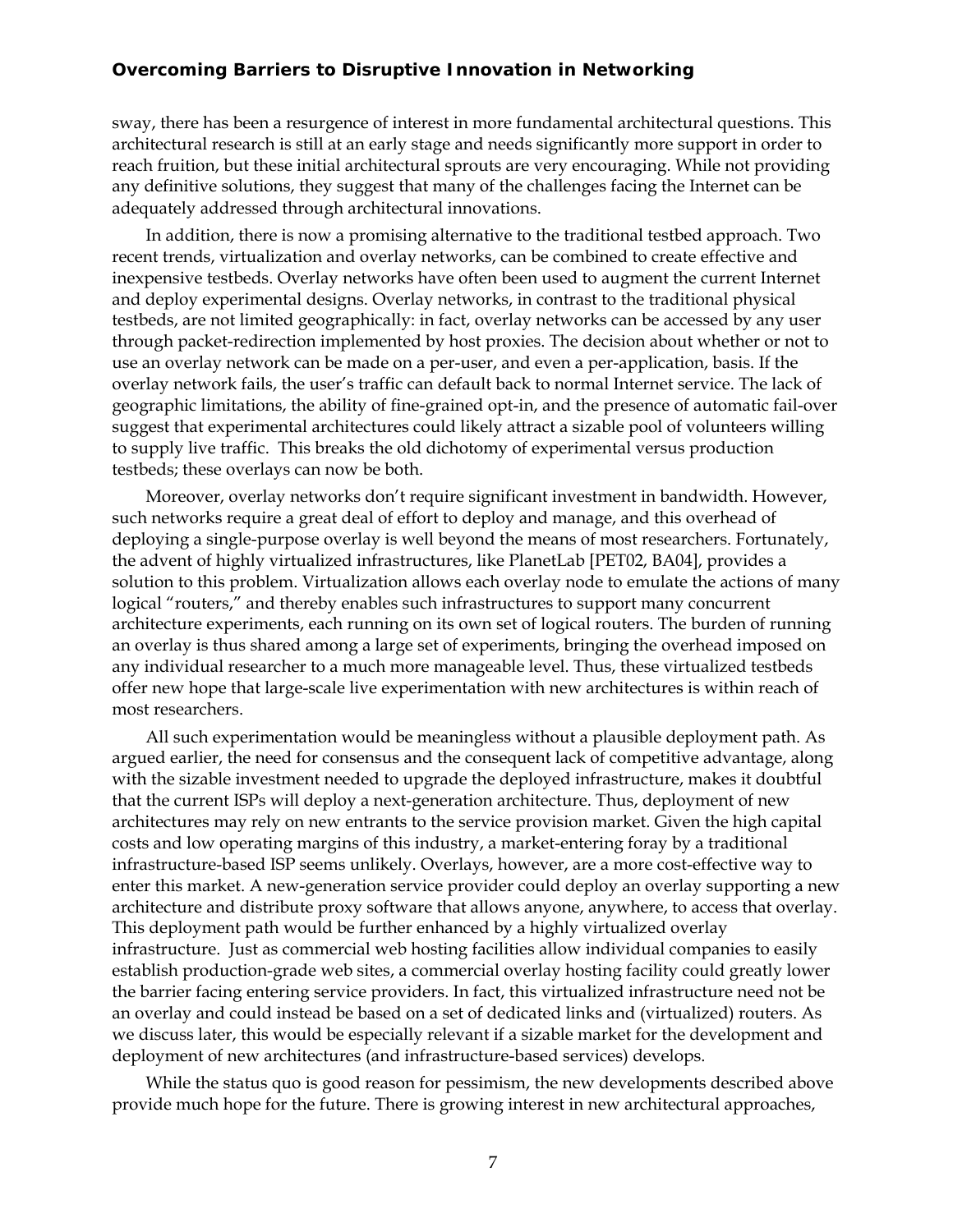and some of the early results are promising. Virtualized overlay infrastructures can allow extensive yet inexpensive live experimentation with these new designs, and eventual deployment may proceed through the same virtualization approach. Thus, the seeds for success are already present.

This opportunity will not be realized easily. The research community must rally around the grand challenge of designing new network architectures and following them through to deployment. This is no small task. Not only will it require abundant time and effort, it will also require a change in the community's culture. Researchers must move beyond merely academic models of success and rededicate themselves to making an impact.

Many in the community already feel this impact imperative. But they will require substantial support in order to succeed. A greater focus on architectural research would broaden the pool of interested designers and interesting designs. This endeavor will also require a greater focus on impact and a recognition of the nature of support such efforts require.

## **3. Challenges and Options for Meeting Them**

It is clear that the Internet faces serious challenges, from improving the security and robustness of its core packet delivery service, to accommodating an explosion in the number and diversity of devices that connect to it, to enabling a new generation of applications. While a perfectly valid response to this situation is to identify the attributes an ideal Internet of 2015 might aspire to [CL05], the research community believes it is also important to re-evaluate the architectural decisions that underlie today's Internet. This research agenda involves identifying the key limitations and assumption of the current architecture and pursuing the opportunities made possible by removing these barriers, with the goal of converging on a new set of architectural features that provide the foundation for the global communications infrastructure. While there is also value in doing research that leads to incremental improvement of today's Internet, these architectural barriers must be taken head-on to fully address the challenges we face.

This section identifies seven specific architectural limitations or assumptions that the research community believes warrant investigation. The following subsections do not correspond to seven different network architectures, but rather, they identify "vectors" for architectural research that the community is already pursuing. Note that these vectors are not orthogonal; they revolve around five themes:

- 1. **Minimizing trust assumptions:** the Internet originally viewed network traffic as fundamentally friendly, but should view it as adversarial;
- 2. **Enabling user choice:** the Internet was originally developed independent of any commercial considerations, but today the network architecture must take competition and economic incentives into account;
- 3. **Allowing for edge diversity:** the Internet originally assumed host computers were connected to the edges of the network, but host-centric assumptions are not appropriate in a world with an increasing number of sensors and mobile devices;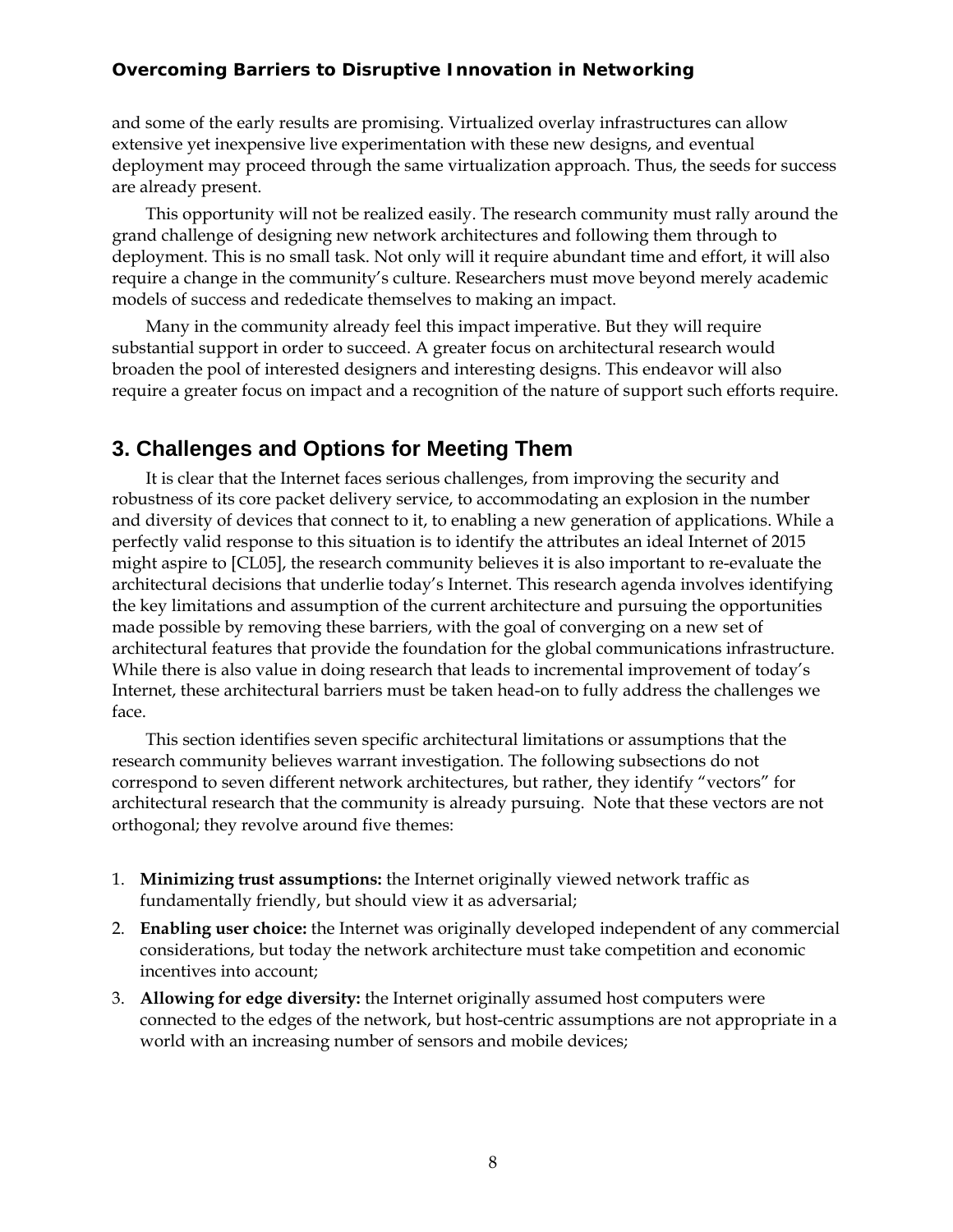- 4. **Designing for network transparency:** the Internet originally did not expose information about its internal configuration, but there is value to both users and network administrators in making the network more transparent; and
- 5. **Meeting application requirements:** the Internet originally provided only a best-effort packet delivery service, but there is value in enhancing (adding functionality to) the network to meet application requirements.

#### *3.1. Security*

Unlike the original Internet, in which the user community was a close-knit group of experts running relatively simple applications, today's user population and applications increasingly means that network traffic must be viewed as adversarial rather than cooperative. This fundamental shift makes security a major concern. In particular, the scale and heterogeneity of the network has increased dramatically to span scores of nations, thousands of network providers, and millions of users. Unfortunately, few of today's protocols are designed to minimize trust or even to recognize trust boundaries. To take one example, a single mistyped command at a router at one ISP recently caused widespread, cascading disruption of Internet connectivity across many of its neighbors. At the same time, a broad range of applicationsincluding critical infrastructure, commerce, education, personal productivity-now depend on the Internet infrastructure. This raises both the incentives for malicious users and the consequences of successful attacks. Because of the Internet's ossification, any new security flaw in a protocol can take decades to address, handing malicious attackers a significant advantage.

Fundamentally changing the Internet architecture to assume adversarial rather than friendly use has the potential to yield dramatic benefits. Imagine, for example, a world where the Internet is a trustworthy network absent of attacks, where sensitive information is communicated safely, where corporations can rely on the Internet for their businesses without fear of disruption, and where governments can rely on it for their critical infrastructures.

Given the paramount importance of the Internet, a security-aware architecture that minimizes trust assumptions is necessary. For example, architectural support for security could (1) improve network robustness through protocols that work despite misbehaving participants, (2) enable security problems to be addressed quickly once identified, (3) isolate ISPs, organizations, and users from inadvertent errors or attacks; (4) prevent epidemic-style attacks such as worms, viruses, and distributed denial of service; (5) enable or simplify deployment of new high-value applications and critical services that rely on Internet communication such as power grid control, on-line trading networks, or an Internet emergency communication channel; and (6) reduce lost productivity currently aimed at coping with security problems via patching holes, recovering from attacks, or identifying attackers.

Several architectural approaches show promise for addressing security issues. One important thread are architectures that prevent denial of service by allowing a receiver to control who can send packets to it. Another is making firewalls a fully recognized component of the architecture instead of an add-on that is either turned off or gets in the way of deploying new applications. A clean specification for security that makes clear the balance of responsibility for routers, for operating systems and for applications can move us from the hodge-podge of security building blocks we have today to a real security architecture. A careful design of mechanisms for identity can balance, in an intentional way rather than by accident, the goals of privacy and accountability. Ideally, the design will permit us to apply real world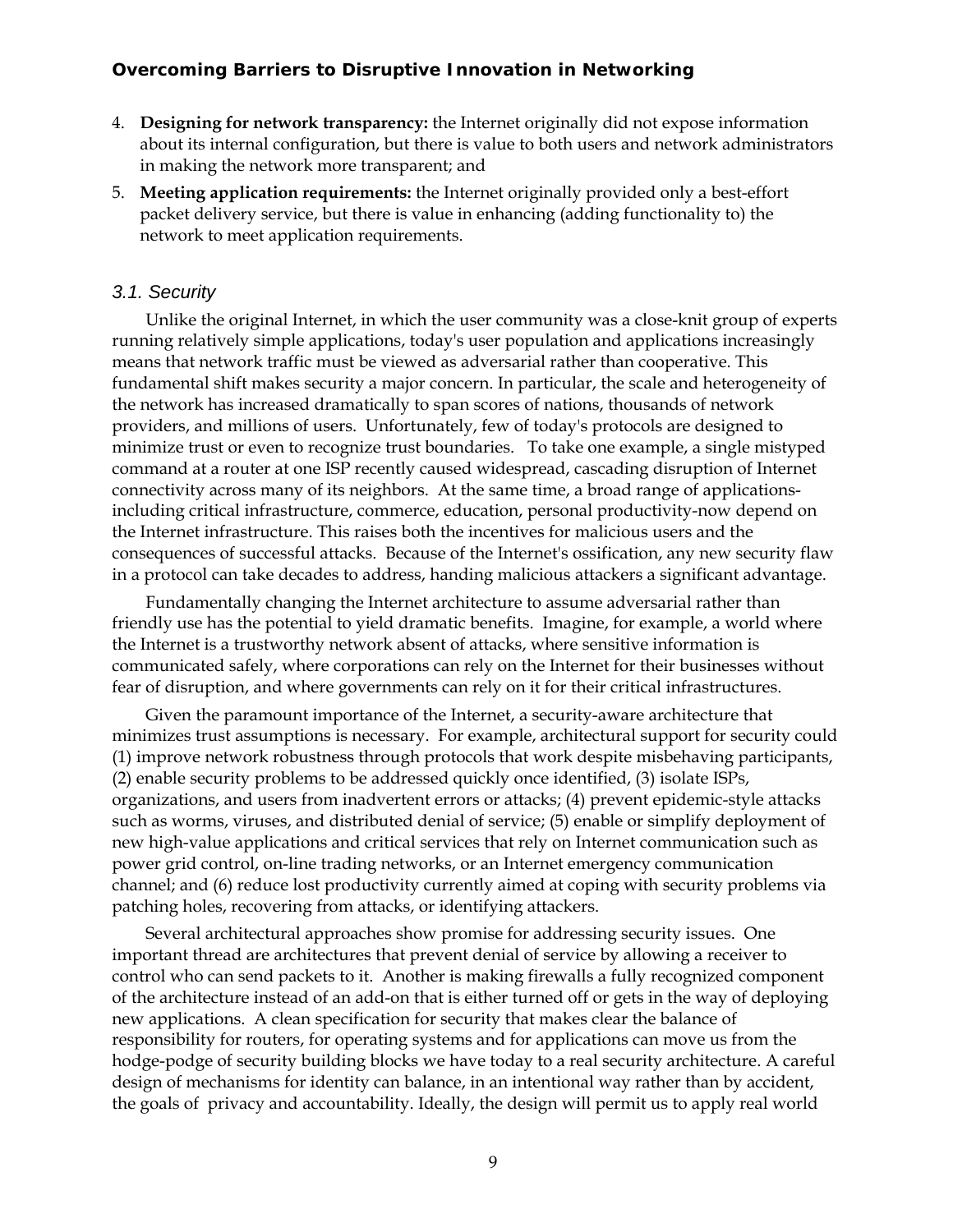consequences (e.g. legal or financial) for misbehavior. This may require that the architecture be aware of such real-world attributes as boundaries of jurisdiction.

The main research challenges in defining a more secure network architecture include balancing accountability versus privacy, balancing processing overheads versus security guarantees, and determining what network information and processing to expose to the network infrastructure and to network users.

#### *3.2. Economic Incentives*

The original design of the Internet did not take into account the economic structure of the industry that would emerge to support it. The very early view of the Internet was an undifferentiated cloud of routers, with no recognition of the points where Internet service providers connect. In contrast to the telephone system, which has two kinds of phone calls: sender pays and receiver pays ("800" calls), the Internet has no equivalent of a call, and nothing to signal the direction of value flow. This lack of attention to value flow, and architectural mechanisms to underlie the flow of payments across the Internet, represents a barrier to future investment in the Internet, and a barrier to the overall economic health of the infrastructure sector. While many mechanisms have emerged in response to industry needs and in particular to the problem of bilateral connection among ISPs, it can be argued that lack of an overall architectural framework for flow of payments has hindered the deployment of inter-provider Quality of Service, of multicast, and of consumer broadband. A failure to attend to larger economic issues around the competitive nature of the industry structure can also be seen as one of the causes of poor security in the Internet, and the failure of the Internet to address larger social needs (public sector needs) such as emergency preparedness.

A future design for an Internet should take into account that a network architecture induces an industry structure, and the economic structure of that industry. The architecture can use user choice (to impose the discipline of competition on the players), indications of value flow (to make explicit the right direction of payment flow), and careful attention to what information is revealed and what is kept hidden (to shape the nature of transactions across a competitive boundary). The "architecture of economics" surrounding a new Internet must also reflect the necessity of governments to inject into the design functional objectives that do not necessarily align with the features that emerge through private sector, profit-seeking investment.

#### *3.3. Address Binding*

The way in which endpoints are identified for the purpose of directing traffic toward them is one of the most fundamental aspects of any network architecture. In today's Internet, endpoints are addressed with topologically-dependent IP addresses, and it is precisely the structured nature of the address space that enables scalable packet forwarding.

More precisely, endpoints in the Internet architecture are simply network attachment points—locations where a network device plugs in. IP addresses were not intended to say anything about the machine connected at that point. Unfortunately, due to the tight coupling between IP addresses and end hosts during the initial 20 years of Internet deployment—i.e., one of the unstated assumptions has been that machines rarely moved between attachment points, and attachment points were rarely shared between machines—IP addresses were reused as host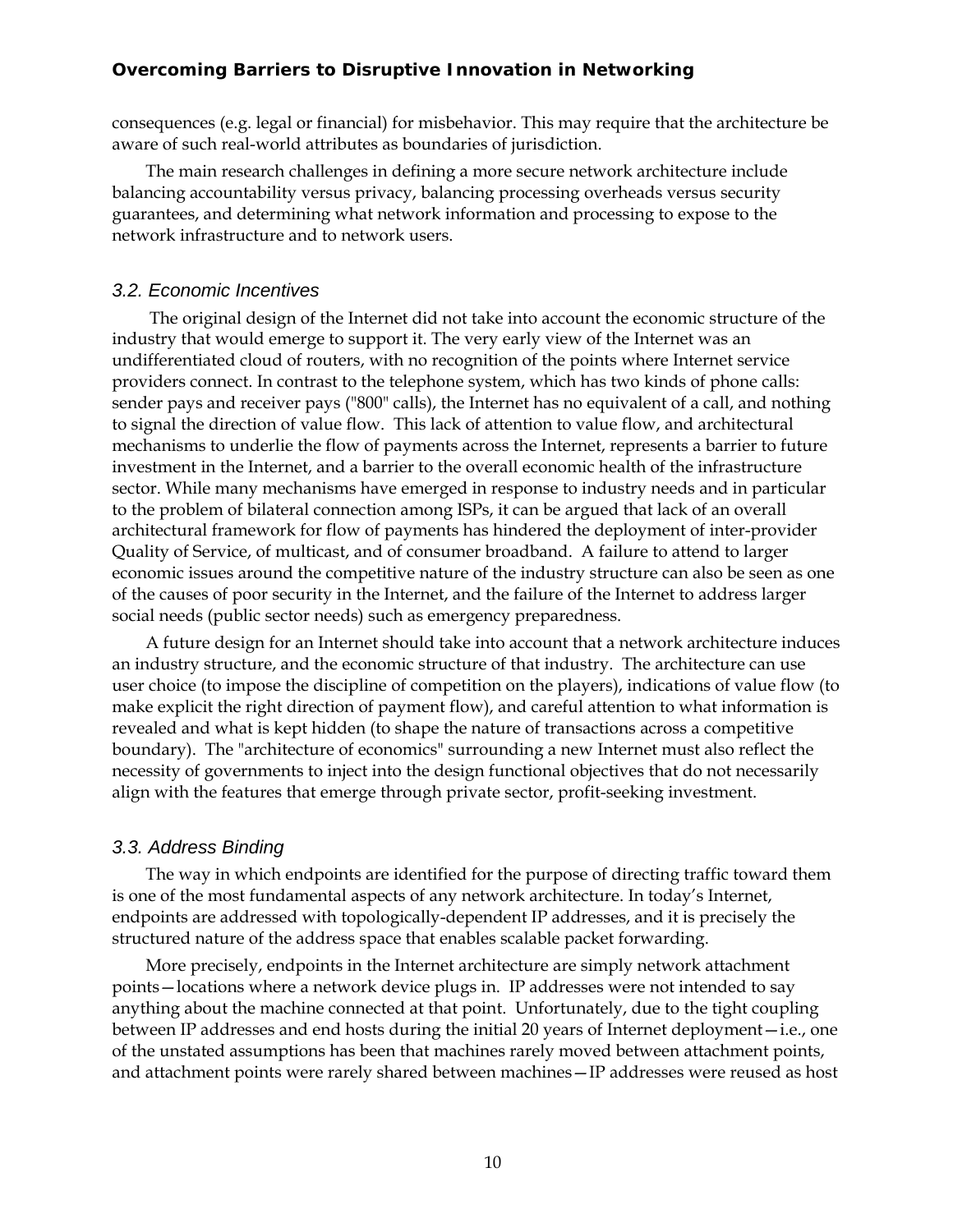identifiers—that is, an IP address came to be far more than an ephemeral routing locator: *it was a machine's identity*.

A critical issue is that the use of IP addresses as end host identifiers creates a number of problems when end hosts move. Mobile IP [PER02] was developed to address this exact problem: it allowed machines to take their IP address with them, but resulted in an inefficient forwarding mechanism. A number of systems have proposed efficient mechanisms for intercepting packets near their source and forwarding them to a mobile host's current location. However, the Internet architecture effectively limits us to intercepting packets at a mobile host's home. Similarly, the design of a network that assumes that most hosts are mobile may be grossly different from either the current Internet architecture or any existing proposal. The deployment of more efficient mobile host support might greatly change the way that typical portable devices (e.g. laptops, PDA, cell phones) connect to the Internet.

In the interest of expediency, today's end hosts change IP addresses each time they move. However, operators have implemented policies that make implicit assumptions about the machines using particular IP addresses. For example, IP addresses are often used to specify security and access policies as in the case of ingress filtering to alleviate denial-of-service attacks [FE98]. To the extent that IP addresses change, we loose any identity or accountability that might have been keyed to addresses.

The current reality, then, is a mess: Internet addressing is neither secure, efficient, nor architecturally clean. Further, neither end hosts nor network attachment points are sufficient to describe the end points in today's Internet. Depending on the situation, end points may be applications (that may move between machines), sessions (that may move between applications), users (that may move between applications and machines), or data (that can exist almost anywhere).

A new architecture needs to remove the coupling between topological location and endpoint identity present in IP addresses. One proposal is that endpoints need to be given a topology independent identifier, and routing and addressing cannot depend on the identity of the endpoints. A number of proposals have explored possible avenues, each with their own strengths and weaknesses. The Host Identity Protocol (HIP) [MO05] provides each end host with a cryptographically secure identifier, which can be used to anchor transport end points, as well as input to security policies. Routing and addressing continues to be performed by traditional IP, but IP addresses are treated only as ephemeral locators. Another architectural possibility is that end-points (as equated with physical machines or operating systems) need not have any globally known identity at all. Instead, application level entities have shared identities that they use to confirm each end to the other, and higher level name spaces such as a redesigned DNS are used to give global names to services, so that they can be found.

While it's not yet clear exactly what the properties of an endpoint identifier should be, nor precisely what constitutes an endpoint, it is clear that IP addresses and network interfaces are not the right abstractions. A complete redesign of the architecture for location, global naming and shared identity will enhance the security, efficiency, ease-of-use, and flexibility of the basic forwarding infrastructure.

#### *3.4. End Host Assumptions*

The current Internet architecture makes several assumptions about the hosts that connect to its edge—that they are usually connected, that they do not move very often, that they are best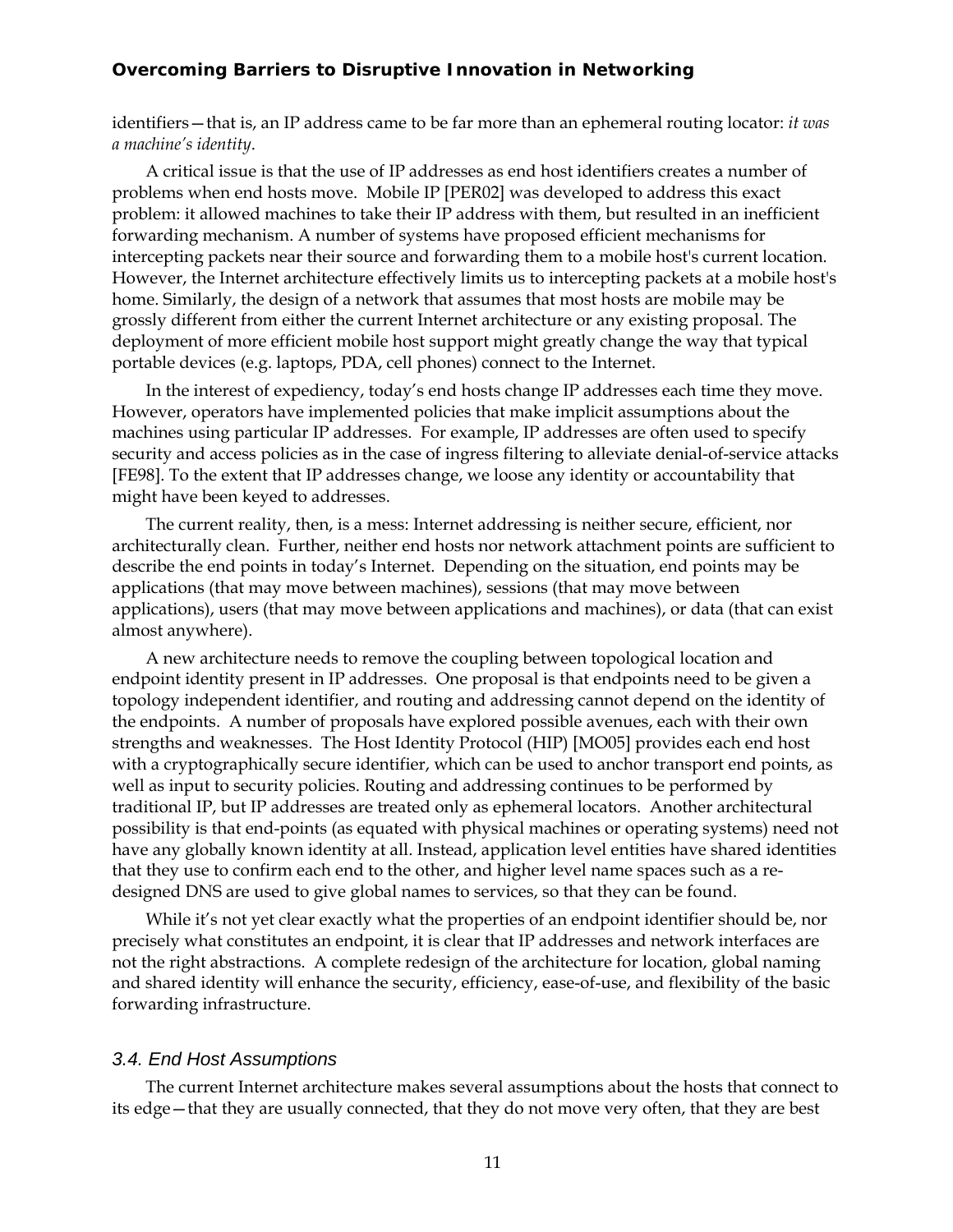identified by relatively static names/addresses rather than more dynamic properties, and so on. This has made it difficult to incorporate devices such as sensor motes or functions such as delay tolerant network routing directly into the Internet infrastructure. Most commonly, intermediate nodes—e.g., sensor base stations, proxies, and home agents—are used to allow these devices to participate on the Internet. Unfortunately, this translation typically incurs some loss in functionality and performance.

Internet routing is based on destination address. But sensor nets often route data based on its value. Algorithms such as diffusion routing are used to build data-driven routing patterns that allow for an application-specific integrated pattern of routing and processing. Te extend sensor nets across the Internet, what is needed is support for a *sensor overlay* that allows a set of agents to recreate schemes such as diffusion routing on top of Internet connectivity. By simplifying the direct attachment of sensor networks to the Internet, we could enable a globalscale mesh of sensor networks, thus supporting a wide-variety of natural science research. In addition to the associated naming and routing architectural changes, a global sensor mesh may also require new security infrastructure. For example, while access to current sensor networks is limited by physical proximity, a global mesh of sensor networks would require enforcement of policies for access to and use of the collected sensor data.

Another limitation of the current architecture is the assumption that nodes are connected in a way that permits near instantaneous communications. Staged or delayed delivery is a part of some applications, such as email, but is not recognized as a problem at the Internet level. The correct solution to this requirement may involve a *delay tolerant* overlay, of the sort being developed by the DTN project. But it is also possible that the Internet architecture itself should better take account of nodes or regions that are poorly and intermittently connected. The deployment of transport and routing protocols that support such long-delay links would enable Internet access in a variety of impoverished and poorly connected regions. Unfortunately, the best design for supporting high delay links remains an open issue. In addition, it is unclear whether a common suite of the algorithms, protocols, and applications could support both interactive and delay-tolerant operation.

#### *3.5. User-Level Route Choice*

The current Internet architecture performs routing in an opaque manner that does not allow users control over the paths taken by traffic to and from them. In this context, a *user* could be an actual human, an application program, their Internet provider, or even an overlay service running on their behalf. This limitation restricts several desirable goals. For example, a user cannot express the choice of their ISP beyond their selection of an access provider, or direct traffic along links that have higher availability than the default path.

Relaxing this restriction provides several potential benefits, both technical and economic. Because users know whether or not a particular path is actually working for them, choosing between multiple paths in the network based upon whether they are functional can lead to improved availability and performance. Such path selection can create an enhanced competitive landscape by allowing users to easily switch between packet carriers based on their performance, cost, or availability, a choice that does not exist today. Permitting users to express their routing preferences in a more fine-grained manner may permit ISPs to offer increased service differentiation: Instead of applying a "one-size-fits-all" policy to their traffic, ISPs could perform routing and traffic engineering based upon the user traffic preferences in addition to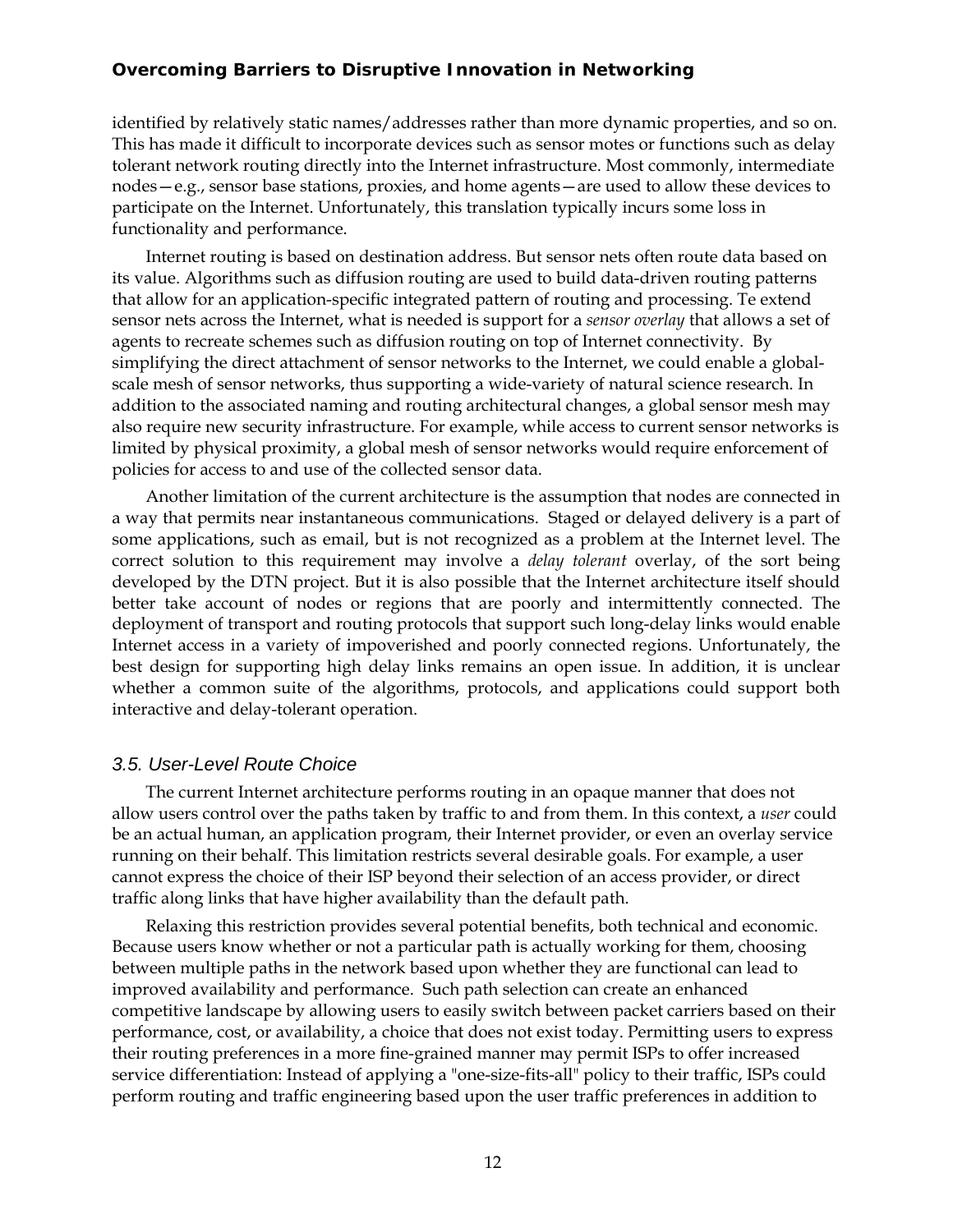their own metrics and policies, or even offer unique policies such as keeping all traffic within the continental United States for security reasons.

Permitting users to control their routes opens a variety of issues. Foremost among these is resolving the conflicts between the preferences of multiple users and of the ISPs who carry their traffic. It is important that the architecture ensure the stability of the network despite the route changes induced by user choice. This selection creates a more complex economic environment; it offers potential rewards in user choice and competition, but requires solutions to issues of accounting, pricing, billing, and inter-ISP contracts. Because this architectural change involves the user or some proxy thereof, implementing a more flexible routing architecture involves changes to the entire network—including hosts. Finally, it is necessary to seriously consider the security implications of any proposed architecture (such as source routing) to ensure that they do not create additional vulnerabilities.

It is our hope that an architecture that enabled some level of user control over routes would lead to an increase in the reliability of the Internet, and an improvement in the sets of features offered to users. First, today's Internet often lacks the necessary reliability to serve as a basis for emergency services, real-time control, or for particularly time-sensitive transactions. Systems based upon user control of routing may be able to increase this availability sufficiently for the Internet to encompass a wider variety of critical services. Second, in today's Internet environment, it can be difficult to determine what party is responsible for poor (or superior) performance, and to reward them by choosing to use them for your Internet service. This inability keeps from the Internet many of the benefits of increased competition—lower costs, more efficient practices, and a rich set of services that differentiate providers from one another. User control of routes could help move the Internet in this positive direction.

#### *3.6. Control and Management*

The original Internet architecture focuses on best-effort reachability among cooperative users, which results in a primitive control/management infrastructure that bundles the reachability logic and data fowarding functions in each individual router. Today's networks, owned by competing entities and operated in different environments (data center, access/metro, enterprise, ISP) are called upon to meet far more sophisticated network wideobjectives: dependability, policy, traffic engineering, security, ease of management, costeffectiveness, and so on. As new network-wide objectives need to be accomplished, the original box-centric control architecture (tightly coupled decision making logic and data plane in one box) forces point solutions to be invented, and then retro-fitted onto the network. This has resulted in significant complexity, with diverse and local decision logic distributed across multiple network elements. This is a fundamental reason for the fragility of the Internet, where a single local event can cause a network-wide meltdown. In short, operational complexity plagues today's Internet.

The trajectory of existing incremental efforts is to incorporate more point solutions into the control plane, which only exacerbates the problem of management complexity. If network management is re-architected to explicitly consider multiple network-wide objectives, there is the potential to reduce the fragility of today's networks and lower the complexity of the network. In general, such a change would enable rapid innovations management functions by explicitly separating the implementation of control logic from the routers that implement data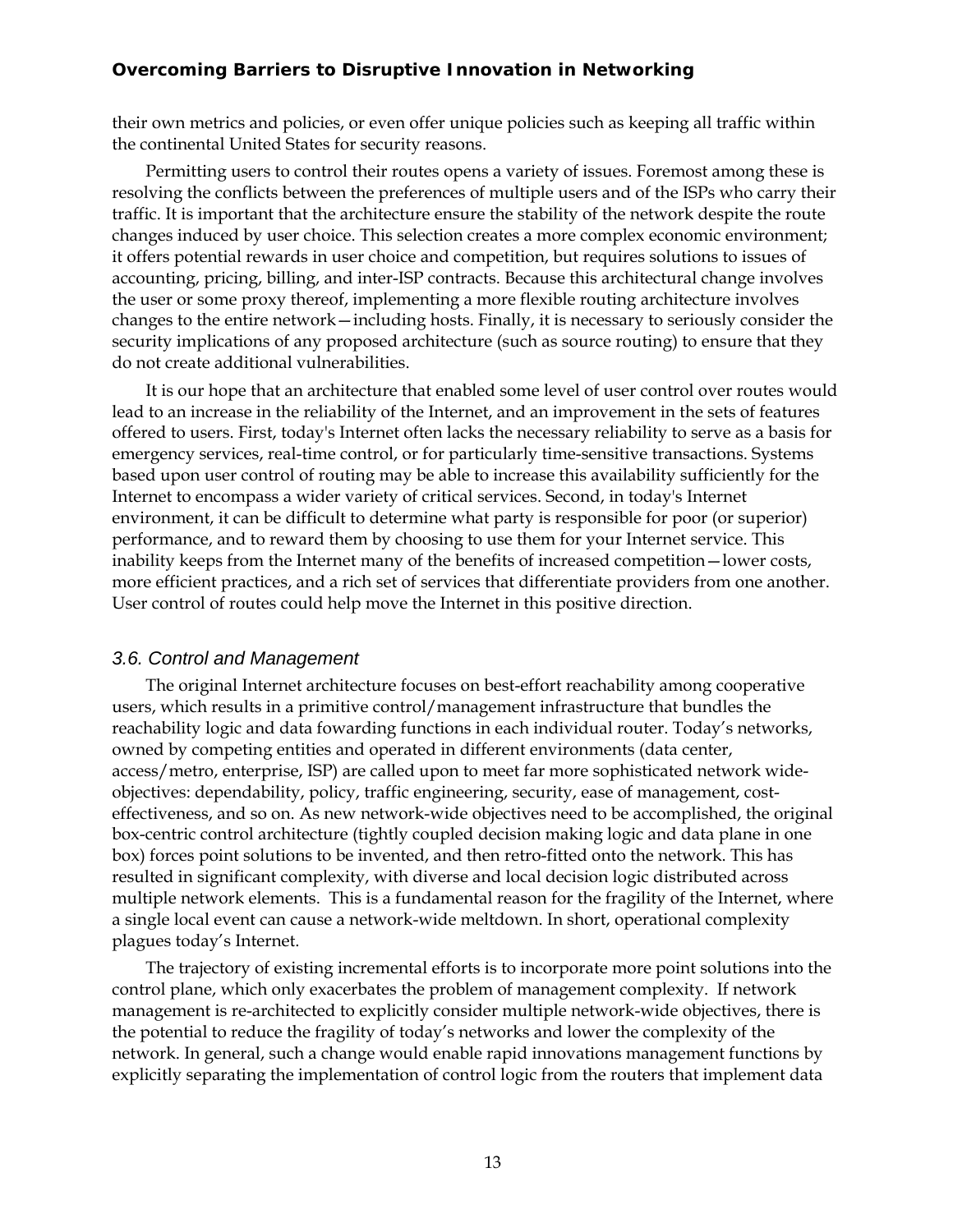plane functions. The research community is actively pursuing this agenda [HJ00, TU01, KO00, HA02, DO02, YA04, FA05, HS03].

One of the key barriers to progress is the relative opaqueness of the network, meaning that components do not support communication of operationally relevant information to each other. Such information could be aggregated and analyzed [CL03], thereby facilitating load balancing, fault diagnosis, anomaly detection, application optimization, and other traffic engineering and network management functions [SA99, CA00, AR92, RE99, CR03, HO93, PO97, FE00a, FE00b, LA04, SH99, FE02a, FE02b]. This lack of transparency, even for components within the same administrative domain, is framed by not only technical reasons (e.g., a router can only export information about its best known routes, not all known routes, rendering it impossible to realistically simulate what-if scenarios) but also by competitive business realities (operators have a disincentive to reveal operational details about their infrastructure).

The opaqueness of the routing system merits particular consideration. It is impossible to realistically model routing behavior more than 1-hop away from a given node since the policyrich features added to BGP (e.g., MEDs) have further removed what little transparency originally existed, and thus fatally hindered the ability to logically reason about the routing system. More fundamentally, the current market structure of the Internet promotes information hiding, and when those building and maintaining infrastructure consider opaqueness a feature rather than a limitation, an architectural position that favors transparency also needs to consider how to enforce that transparency on a market that will hide whatever it chooses, even at the expense of operational efficiency.

#### *3.7. Meeting Application Requirements*

One architectural decision of the original Internet stands out as playing a critical role in its success: the adoption of a *narrow-waisted hourglass model*. A minimal and carefully chosen set of global capabilities at the mid-level of the architecture allows both higher-level applications and lower-level communication technologies to coexist, share capabilities, and evolve rapidly. The narrow-waisted model is critical to the Internet's ability to adapt rapidly to new user demands and changing technologies.

However, new application classes place demands on core IP capabilities that many argue cannot be met within the current model. Moreover, the growing scale and increasing heterogeneity of the Internet increases the perceived value of placing functionality *within the network*, to better take advantage of localized knowledge and optimization opportunities.

There are several technical responses to these developments. One is to *widen the waist of the hourglass*, to augment the Internet's core forwarding service to include additional functionality. Proposals to satisfy new application requirements by adding new capabilities—e.g., QoS control, multicast, anycast, policy-based routing, data caching, and so on [PO81, SH97, BR97, BE00, QU01, HI03, ST93, AL99, BY98, AKA, DIG]—to the core IP protocols have dominated the last ten years of Internet networking research. Some of these have been deployed in specific circumstances; some have failed to be deployed at all. Whether or not we can deploy any specific enhancement, there is a risk to the stability and coherence of the Internet architecture if we keep adding function to the basic forwarding layer. It is a widely held belief that flexibility, deployability, and evolvability are achieved only when the truly *universal* portions of the architecture are also truly *minimal*.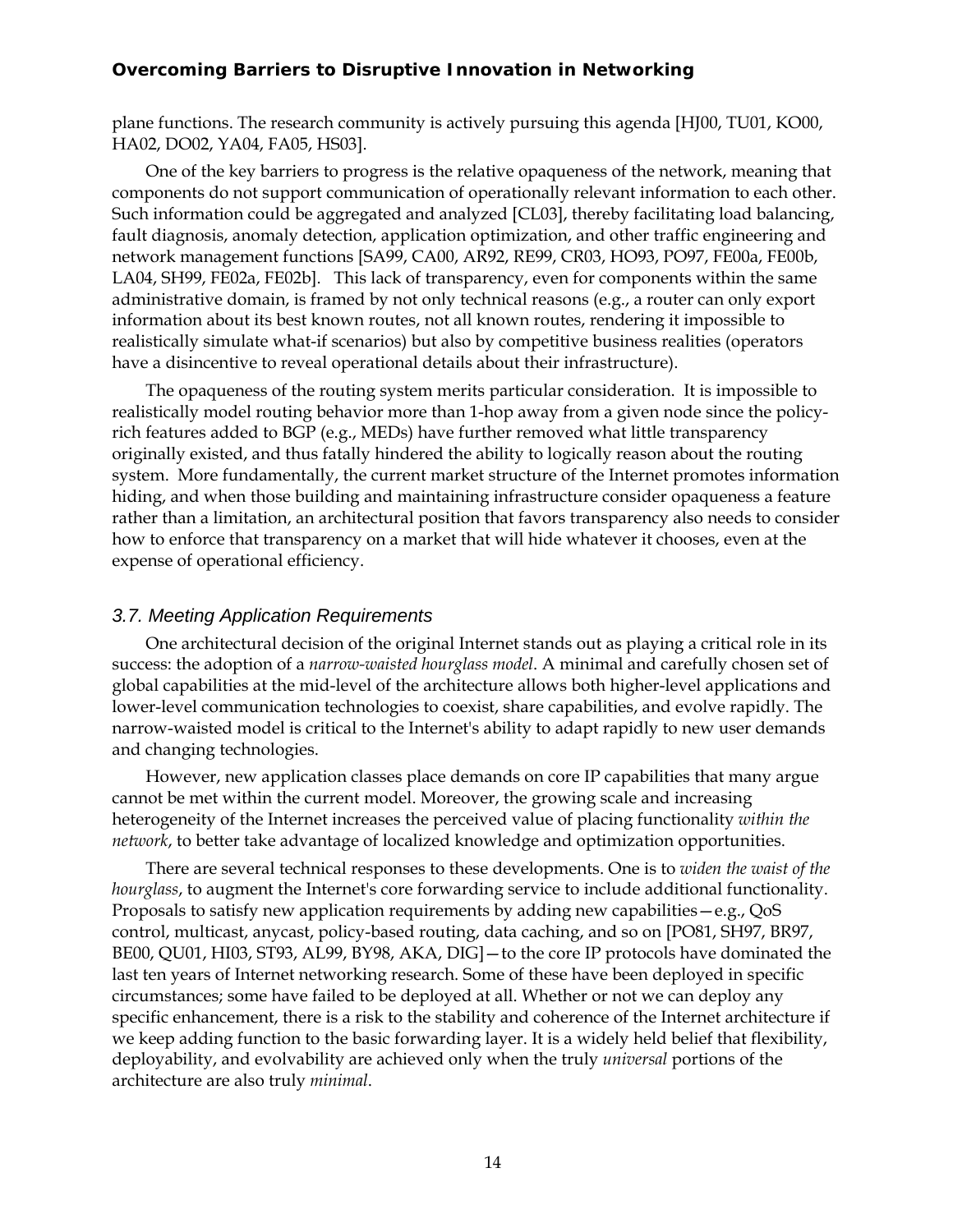A second response is to *add a layer* to the architecture, inserting purpose-tuned overlay networks between the global infrastructure and the ultimate end nodes. This strategy offers many potential advantages. Overlays constructed with application-level requirements in mind can make network-level decisions, such as routing, service model, and data manipulation, tuned to the specific application. Overlays designed to support small-scale applications can utilize algorithms that would not scale to global size. Moving functionality from shared infrastructure to multiple overlays increases decentralization by more cleanly modularizing responsibilities and administrative operations. This potential has created great interest in the overlay model, with vigorous activity in the academic and commercial communities [AN01, SU02, BA02, RA02, RO01a, RO01b, ST01, CH02, SP03, DA01, KU00, PA04, ZH04].

As important and valuable as this work is, however, virtually all of this activity has focused on understanding and increasing the functionality of specific overlay networks and algorithms, leaving unanswered the single most critical question relevant to this approach: what is it that lies underneath? What is the appropriate narrow, universally shared environment to support the overlays?

This environment, which we term the *overlay substrate,* must play three critical roles. First, it must *support* the different overlay structures and services that it underpins, in the same way that today's Internet supports end-to-end applications. This implies that the underlay must expose information about the underlying physical network that overlays need to do their job. Second, it must *protect* both overlays and underlying resources from damaging interactions, instabilities, and behaviors. Finally, it must support a *level, open playing field*, allowing technologies, services and participants to come and go while maintaining the basic integrity of the system.

A third approach is to move the narrow waist to a lower level of the protocol stack, that is, define a *network substrate* consisting of a collection of physical resources (nodes and links) on top of which multiple, alternative network architectures could co-exist. Fundamentally, this implies that virtualization would become a first-class feature of the network architecture, allowing for on-going diversity and renewal at the network layer. In this world, IP would become just one of potentially many network architectures. Others might provide alternative security or robustness properties, or simply be tailored for certain classes of applications.

A diversified network could create a range of new opportunities for current stakeholders. It would allow providers of the physical infrastructure to focus on virtual networks as their primary "customers", allowing them to distinguish themselves through the quality of their infrastructure and the support services they provide to virtual networks. Equipment vendors would have the opportunity to create new classes of equipment and provide design services to virtual network providers. Shifting the provision of end-to-end services to virtual networks would create a whole new class of business opportunities, potentially sparking a wave of entrepreneurial innovation.

Before the diversified Internet concept can be put into practice, there is a range of open issues that will need to be explored through on-going research efforts. These include: (1) defining the nature of the resource provisioning interface between substrate providers and virtual networks; (2) developing mechanisms that enable virtual networks to easily use resources provided by the substrate to implement innovative new services; (3) design systems that allow virtual networks to co-exist on a common substrate without interfering with one another, while still allowing them to interact where such interaction is desired; (4) extending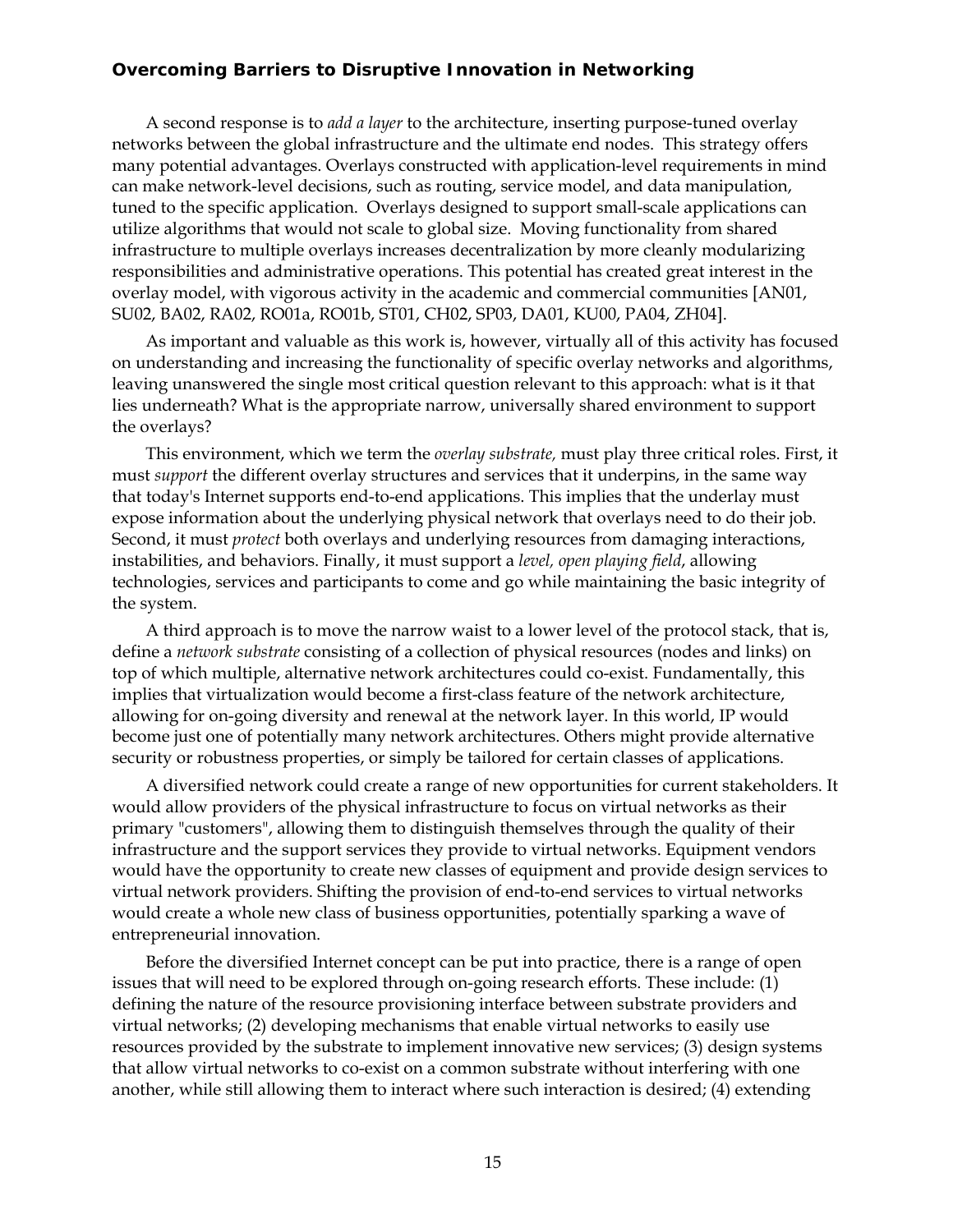host operating systems to allow users to conveniently use the services of multiple virtual networks; and (5) develop strategies for implementing access links that would allow the access link resources to be flexibly re-allocated among multiple virtual networks, while still allowing for predictable performance.

Although these last two approaches address the problem at different layers, they both focus on designing a suitable substrate on top of which multiple network architectures and services can run. In both cases, the goal is to identify the critical balance of functionality, minimality, stability, evolvability, and deployability that will allow a shared virtualized infrastructure to spread globally, while supporting a rich and changing architectural ecosystem. Moreover, understanding which layer is the most appropriate "new waist of the hourglass" is one of the most interesting questions facing the research community.

#### **4. Experimental Deployment of Architectural Innovations**

 To be effective, a research program that seeks to promote architectural innovation must enable researchers to create, deploy, and evaluate novel architectures. These architectures must both run at scale, and carry traffic from real users. This calls for the creation of a testbed of global reach and diverse capabilities. This section outlines the goals and design principles that shape this testbed.

#### *4.1. Goals and Scope*

The testbed must provide an environment in which multiple new network architectures and services can be deployed. This means there should be as few restrictions as possible on the architectures that operate on the testbed and on the capabilities provided by the testbed. Toward this end, the testbed should include a diversity of links and nodes (both physical and virtual), and permit connection of arbitrary edge devices.

The testbed should be capable of bridging the gap between so-called production testbeds, which constrain research, and research testbeds, which constrain users [KU02]. It must be capable of attracting and supporting users of its services beyond the research community. This is essential for allowing new architectural innovations to be evaluated at scale, and for creating a population of users whose demonstrated interest in a new capability can stimulate technology transfer to the commercial Internet.

To meet these goals, the testbed need not have a single architecture in the traditional sense. Instead, its role is to provide an environment in which a diverse set of experimental networks each with its own distinct architecture—can operate. In this sense, the testbed is really a *metatestbed* that hosts a heterogeneous collection of testbeds within it. Each of these individual testbeds is allocated a portion of the meta-testbed's resources. The meta-testbed should constrain the hosted activities hosted to the minimum extent possible, and provide for varying degrees of isolation and interconnection among these activities. The common part of the metatestbed, which we refer to as the *substrate*, provides the mechanisms for allocating and configuring resources and ensuring the necessary isolation.

The meta-testbed should be viewed as a dynamic artifact: the physical resources, management capabilities, governance processes, implementation, and even the substrate design will evolve with time. The physical resources in the testbed may include a mix of dedicated physical links and nodes, virtual components contributed on a permanent or temporary basis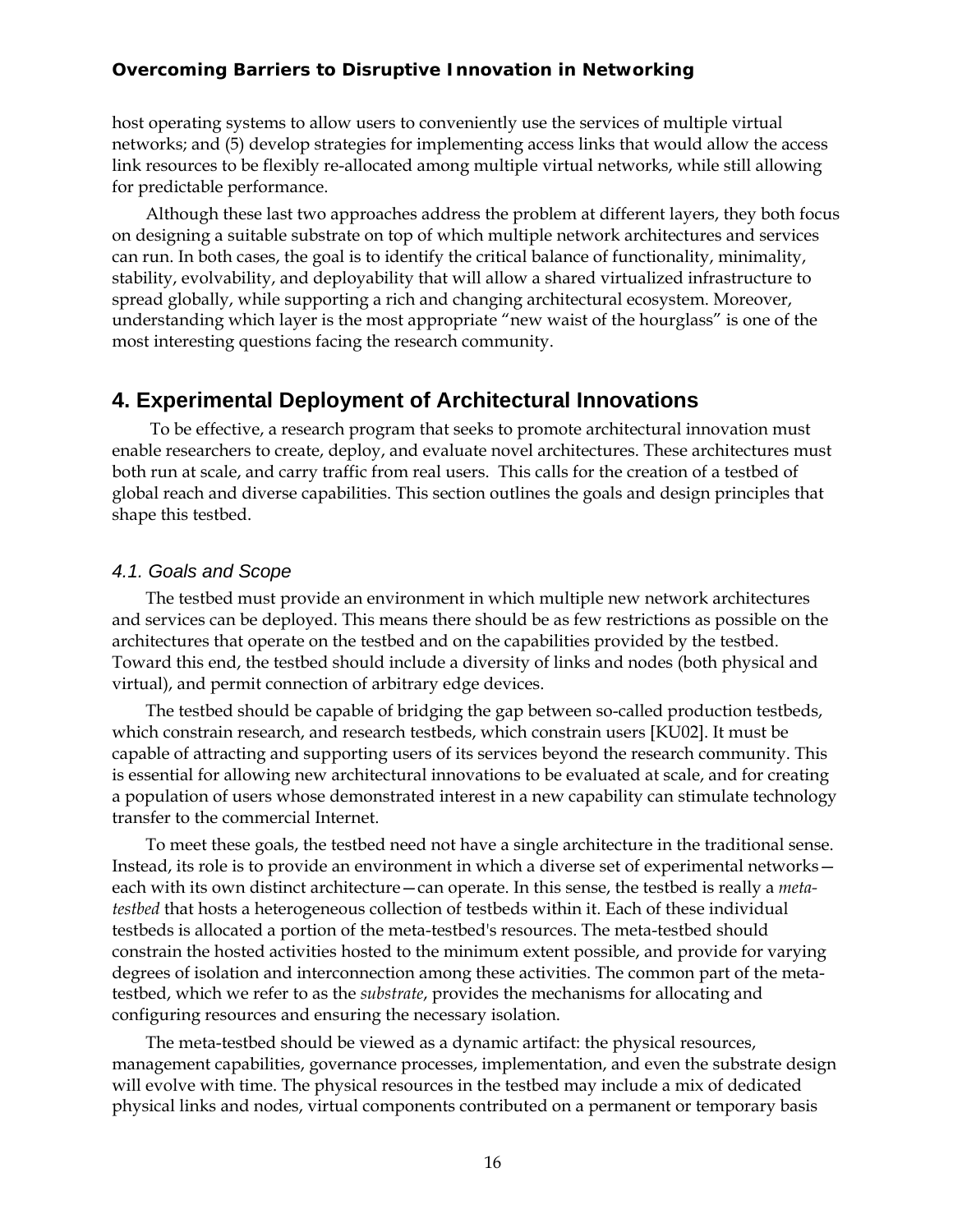by testbed users, and resources leased from third-party providers or consortia such as NLR [NLR]. The substrate and management infrastructure should incorporate standard service policies and interfaces to enable organic growth, provide incentives to contribute, and manage dynamic resources available to the meta-testbed on a temporary basis under various terms.

#### *4.2. Key Concepts*

There are several key architectural concepts that we expect to play a central role in the design of the meta-testbed. The meta-testbed will consist of links, nodes and edge devices. Links may be implemented in a variety of ways, including direct physical links, MPLS paths, and IP tunnels. The meta-testbed links can be shared by different experimental networks running within the meta-testbed, using well-known virtual link multiplexing techniques.

The meta-testbed nodes provide a collection of memory, processing, and storage resources. They might correspond to virtual machines running on commodity processors; dedicated general-purpose processors; both dedicated and virtualized network processors and programmable hardware; and virtualized routers. The meta-testbed provides mechanisms to configure these resources for use by different experimental networks and to provide isolation between experimental networks.

Edge devices (including traditional hosts) may participate in multiple networks running within the meta-testbed. In some cases, this will require that edge devices implement separate protocol stacks, although a key to the success of the meta-testbed will be the development of mechanisms that make it easy for users to "opt-in" to experimental networks that offer some value-added capability.

Each experimental network will run on some subset of the meta-testbed resources. We call the substrate resources bound to a particular experimental network a *slice*, borrowing the term from PlanetLab [PET02, BA04]. Each slice will include some number of nodes (including both physical processors and virtual machines multiplexed shared hardware) connected by links (including both physical links and virtual links). The main responsibility of the meta-testbed management software will be to provide mechanisms that can be used to allocate resources to slices, and ensure that slices do not interfere with each other.

We note that different users of the meta-testbed will require varying degrees of isolation, connectivity, dynamism, and control in their slices. Slices that require full isolation from other slices (including traffic and performance isolation) should have a means to acquire it, subject to the availability of the required resources. At the same time, it should be possible to connect different slices to one another, where that is appropriate and mutually agreed upon. While it is likely that the meta-testbed will initially incorporate a narrow range of resources and simple assignment policies, this range should advance over time.

#### *4.3. Design Principles*

The design and development of the meta-testbed will require decisions on a wide range of issues. The workshop did not provide sufficient time to fully explore these issues, but there was substantial agreement on some core design principles, which participants felt should guide the design process and the subsequent operation of the meta-testbed. These are summarized below.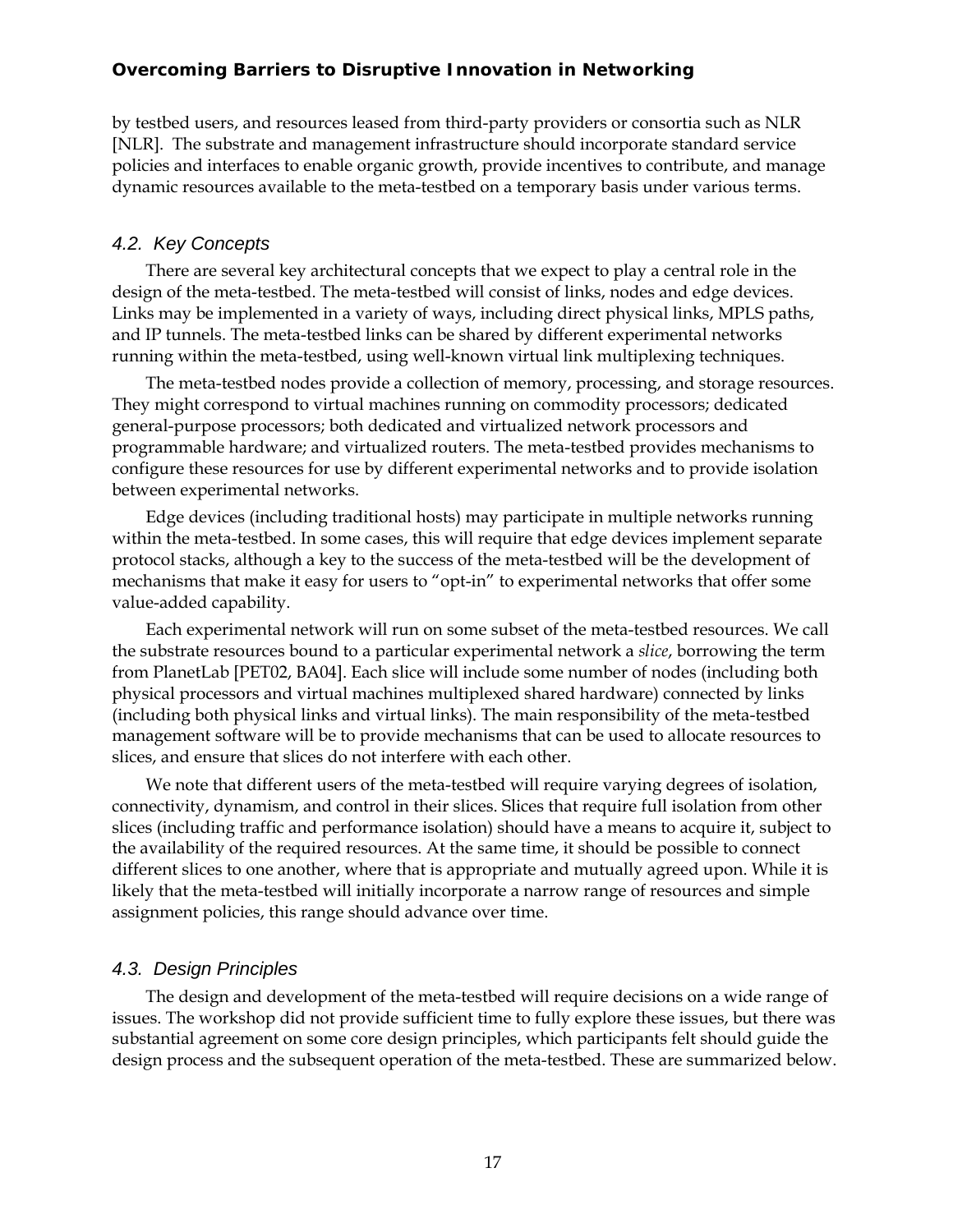- *Service/architecture neutrality*. What is most important for research in network architecture is that the level of abstraction be low enough to permit full experimentation at layer 3 and above. Different slices of the common testbed may reflect different layer 3 architectures at the same time. In particular, networks running in different slices may use different packet formats and service models.
- *End-system diversity*. The meta-testbed should enable heterogeneity in the end systems that connect to it and participate in the experimental networks running within it. In particular, it should enable the connection of limited functionality end-systems (such as wireless PDAs and sensor motes).
- *Ease of user access*. Mechanisms are needed to make it easy for users to join one or more experimental networks running in the meta-testbed, and to transparently fall back to the standard Internet whenever the experimental network cannot provide the requested service. In some cases, this can be accomplished using transparent re-direction mechanisms [KA04]. In other cases, it may require the installation of new protocol stacks in hosts.
- *Sustainability and incentives*. To ensure the sustainability of the meta-testbed, it should be possible for participating institutions to join by contributing resources in return for access to the resources of the meta-testbed as a whole.
- *Inter-slice composition*. The testbed infrastructure must enable interconnection among slices by mutual consent, and between slices and the external Internet. This permits slices to host network services with external users, and/or to act as transit networks. Nothing should prevent a researcher from inter-connecting a network running within a slice with another network. This other network could be running within another slice of the metatestbed, or it could be the commodity Internet or another custom network (or testbed) that runs over standard IP protocols.
- *Policy and governance*. Since the meta-testbed will comprise shared infrastructure, there must be a governance process to guide allocation of resources to slices, and a software architecture that implements and enforces the policies. Some slices will likely require strong performance isolation, which will make some form of admission control necessary.

There were additional issues raised for which there was not a broad consensus. While these issues should be explored further, the workshop participants felt that design and development of the meta-testbed should not be delayed until these issues can be fully resolved.

First, there was a discussion about how much effort should be focused on performance, at least when considered relative to the need to design and evaluate new functionality. For example, there is an opportunity to incorporate high performance backbone links into the metatestbed, using fiber optic facilities available through the National Lambda Rail [NLR]. NLR links can operate at 10 Gbps, allowing the meta-testbed to carry large traffic volumes and making it possible to evaluate experimental networks operating at high speeds. For many network research purposes however, this capability is not strictly necessary, and fully exploiting this capability will require the development of high performance testbed nodes. It is difficult to know if the benefits provided by such high performance nodes would justify the cost of their development; it may be possible to accomplish most of the objectives using clusters of general-purpose processors connected by COTS switches. The question, then, is one of priorities: should sufficient funding be available, work on functionality and performance should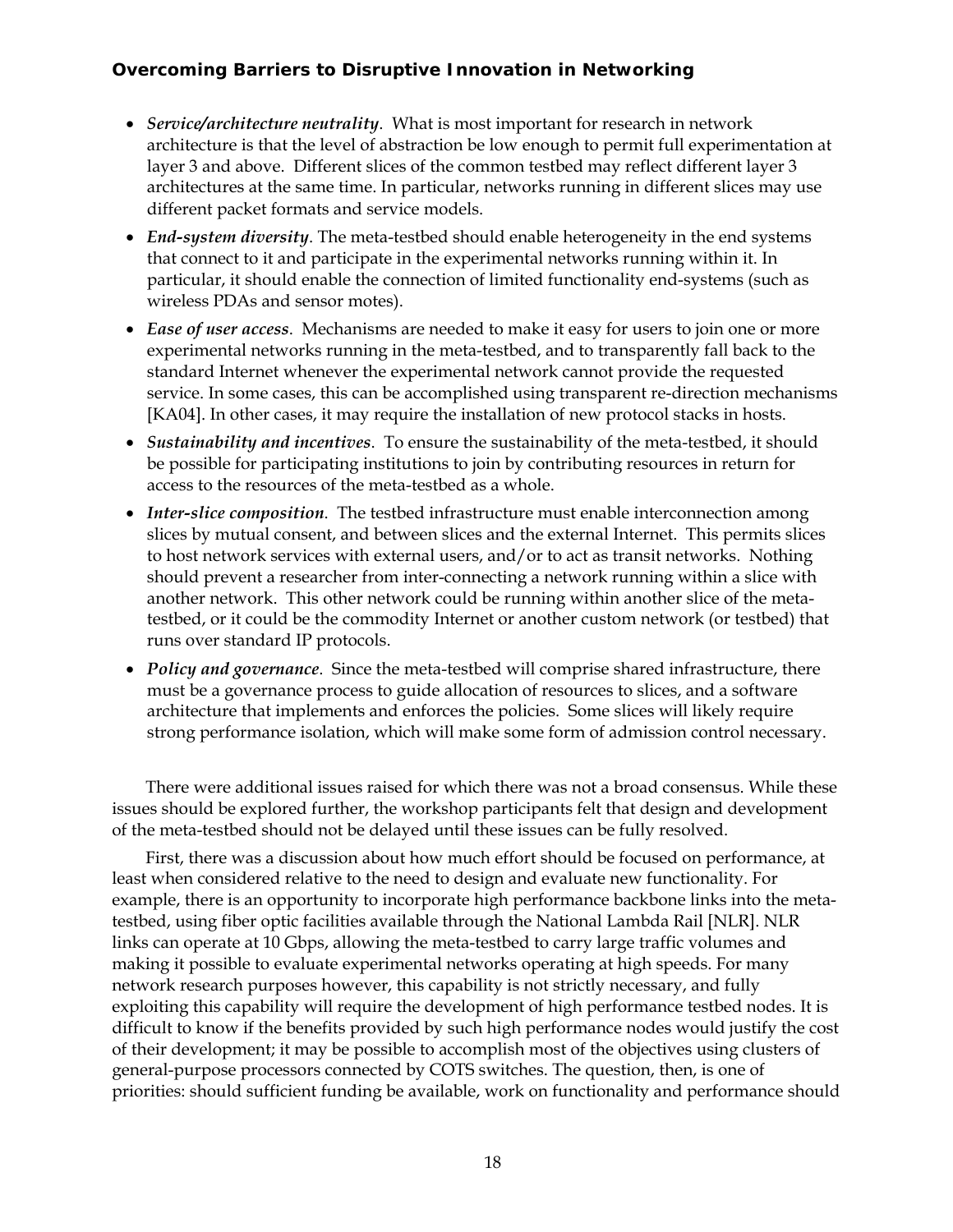proceed in parallel; if not, designing new functionality that address the many challenges facing the Internet is the highest priority.

Second, while the general consensus among workshop participants was that the metatestbed must use packet transport—thereby allowing existing network access mechanisms (primarily Ethernet) to be used to connect end users to the meta-testbed—there was an acknowledgment that the broader network community might not agree, favoring instead a circuit-based approach. However, the workshop participants believe that experimental networks running within the meta-testbed could offer circuit-like services within their own slice, for example, by using virtual links with reserved bandwidth and implementing per virtual link smoothing buffers to convert packet links with a small amount of jitter into constant delay links. Such an approach does not allow for high performance circuit switched elements (such as optical cross-connects) to be incorporated into the meta-testbed, but there was no clear suggestion for how such elements could be included, given the likely resource constraints on the meta-testbed as a whole.

#### *4.4. Departure Point*

The meta-testbed we envision is ambitious, but the networking community has a strong track record of creating testbeds and testbed technologies, and using them to evaluate and demonstrate new research ideas. Some examples of current efforts that provide subsets of the capabilities needed for the proposed meta-testbed required include:

- PlanetLab [PET02, BA04], which focuses on node virtualization and global resource management, and is widely used for research in network services.
- X-bone [TO01, TO03] and 6-bone [SXB], which define core (L3) capabilities for network virtualization and are supported by multiple operating systems;
- Emulab [EMU,WH02] and Netbed, which allocate and configure heterogeneous endsystem resources and network resources (using L2 virtualization) together;

The scale and presence of these testbeds have proven to be significant enablers of new research, with strong momentum and community involvement. They serve as incubators and proofs of concept for many of the architectural ideas outlined earlier in this report, as well as for the proposed meta-testbed itself. What is needed now, however, is a more comprehensive effort that incorporates a broad range of resources and capabilities.

PlanetLab, in particular, offers a starting point that can be leveraged immediately. It provides a shared overlay infrastructure that spans over 525 nodes distributed across over 250 sites and 28 countries. It currently hosts over 350 slices—each running a different network architecture, service, or application—on the shared infrastructure. PlanetLab also includes software that allows end users to seamlessly connect their desktop machines to services they want to employ, resulting in network traffic to over 500k unique IP addresses every day.

However, this infrastructure is not sufficient by itself. It needs to be enhanced with a richer set of link technologies (e.g., by adding MPLS paths and dedicated circuits to the currently supported IP tunnels) and a more diverse set of node configurations (e.g., by adding dedicated processors and customizable hardware to the currently supported commodity processors). Over time, the resulting infrastructure will become the meta-testbed that meets our objectives. Much work remains to be done to realize the full scope of the meta-testbed, but the end-goal is clear: a meta-testbed that combines the *global reach* of overlays with the *performance realism* of physical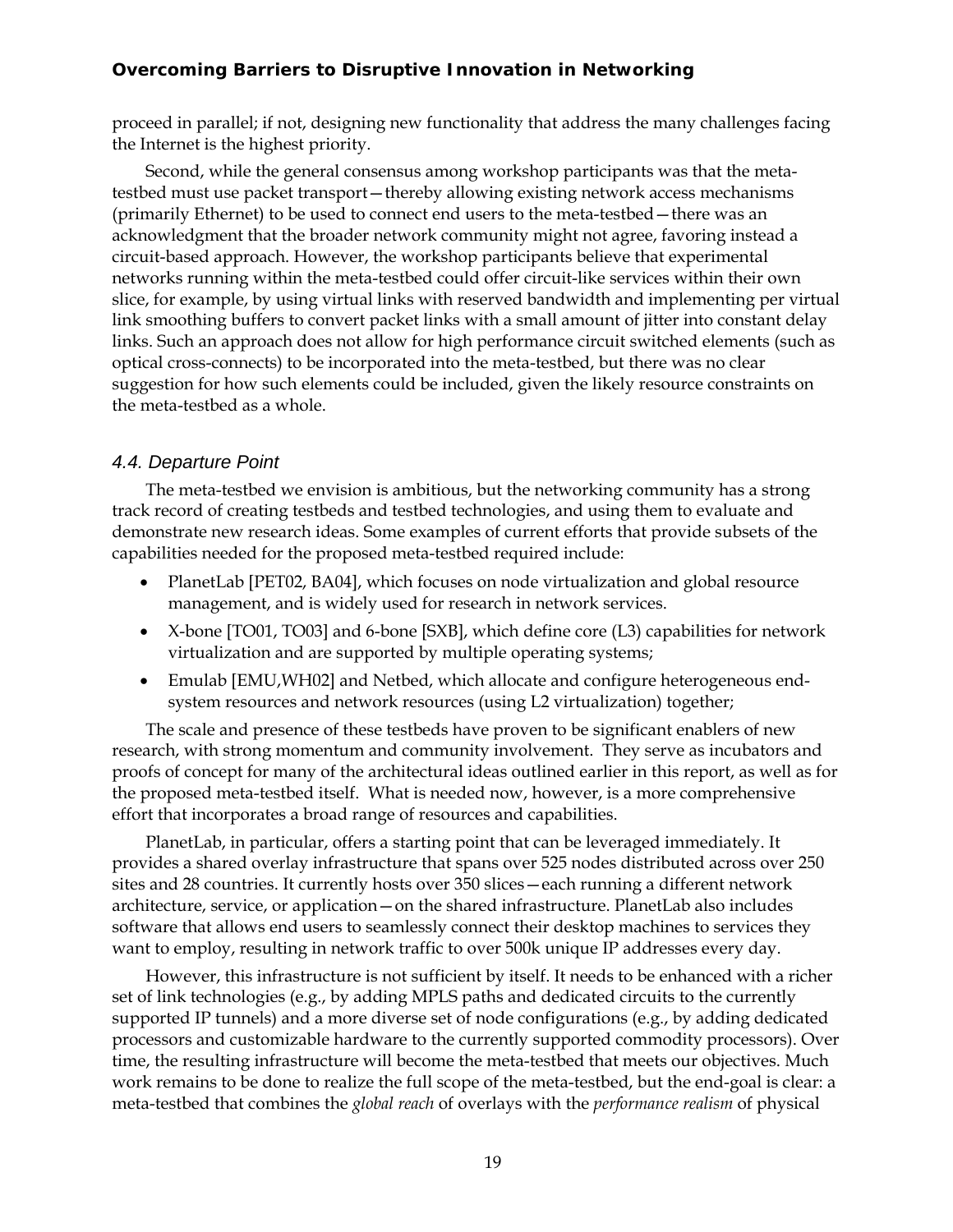links and programmable routers. In making progress toward this vision, there must be an open and inclusive community process for designing the mechanisms of the meta-testbed, and this process must carefully balance competing demands and the needs of the community.

#### **5. Recommendations**

This report has explained the need for dramatic improvements in the security, robustness, manageability, flexibility, and cost-performance of the Internet as a critical piece of our societal infrastructure, and the inability of evolutionary research to effect the needed architectural improvements. Thus, we argue that the National Science Foundation should take a new approach to fostering disruptive innovation in networking. With the right support from and partnership with NSF, the network research community is poised to define the next generation of Internet technology, fundamentally and permanently addressing the problems the Internet has today. Further, a revised architecture has the potential to unleash a new class of applications, currently stalled behind the limited functionality of today's best effort Internet service. A new architecture could also better leverage technology trends towards incredibly high bandwidth optical networks and increasingly capable computation devices embedded in the network. Radically new networks such as ad hoc wireless networks and sensor networks would also be enabled.

In sum, if successful, this effort will directly benefit virtually every member of our society, enhancing homeland defense, ensuring that communication over the Internet is as reliable and secure as physically possible, delivering the raw performance of the network to demanding scientific and engineering applications, reducing the cost of Internet access for all users, and enabling the next generation of innovation in our shared network infrastructure.

However, achieving this vision will not be easy. Any replacement for the Internet's architecture must demonstrate its value via widespread use, or this effort will be pointless. This will require both NSF and the network research community to change business as usual, focusing on the construction of practical and usable systems, in addition to cutting edge research. This means that NSF must be willing to put forward sufficient funds, sustained over an extended period of time, for the community to build and operate an alternative architecture in live use by large numbers of users. And the research community must be willing to put the effort into moving their ideas into practice, rather than being satisfied with paper designs. Although progress can be made immediately, and funding ramped up in response to success in meeting milestones, make no mistake: the total scope of the effort needed is much larger than can be supported under NSF's current networking research budget. The corresponding benefit will be enormous—nothing less than putting the world's communication infrastructure on a secure, robust, flexible, and efficient basis for the foreseeable future.

Specifically, the workshop participants make the following recommendations to the National Science Foundation:

**Recommendation 1:** Immediately initiate a research program on experimental architectural research in networking.

Given the current architectural limitations, and the encouraging prospects for overcoming them, NSF should provide significant multi-year funding for architectural research. If successful, the potential benefits are enormous, easily justifying the modest initial outlay. The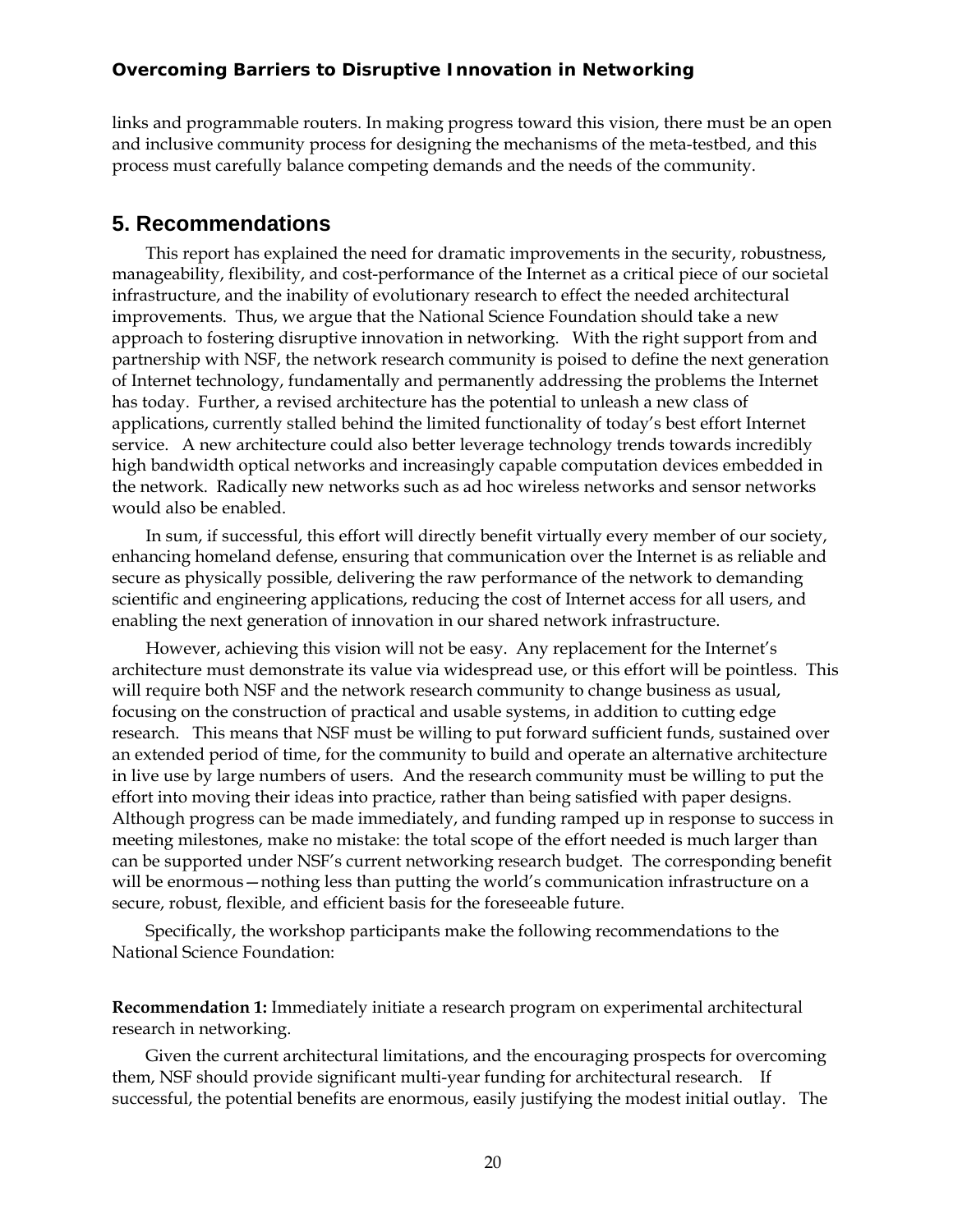amount of research funding may need to ramp in future years; as we gain experience with using these new architectures, additional opportunities will open up to leverage that experience. A dedicated research program will pull together the research community to tackle the broad scope of thorny architectural questions that we have outlined in this report, and that must be addressed for the program to be successful.

**Recommendation 2:** Foster experimental validation of new architectural research in networking.

Paper designs, although thought provoking, are unconvincing, both to the companies that need to adopt them, and to the research community in evaluating ideas and in gaining insight into design tradeoffs. Thus, to maximize our chance of success, NSF must foster an expectation within the experimental architectural research program that research ideas should normally be validated under real use. Not every research idea will be worth validating, but every successful research idea must be validated before it can be considered to have proven its worth. The burden this places on the research community should not be underestimated – working systems are much more expensive to build than paper designs, and useful systems are even more expensive. In many cases, this will involve deployment on an appropriate testbed and usage by the population-at-large. Although we should leave the specifics of how to accomplish experimental validation to the creativity of researchers and the intelligence of peer review, this is likely to mean that larger, multi-principal investigator and center-scale efforts will be needed to make progress along the most promising architectural directions.

**Recommendation 3:** Fund the development and deployment of suitable testbeds.

Since experimental validation is an important component of this research program, it is essential that researchers have access to suitable testbeds. The alternative, requiring each new effort to create their own testbed, is both impractical and inefficient. Instead, NSF should endeavor to build a meta-testbed that reduces the barrier to entry for new architectural ideas. To meet short-term needs, NSF should support an initial meta-testbed that can be deployed immediately. At the same time, NSF should initiate a deliberative process through which the community can identify long-term solutions to its meta-testbed requirements. NSF should support the deployment and on-going operation of the resulting meta-testbed, but this funding should not decrease that devoted to architectural research itself.

**Recommendation 4:** Start a process that will lead to substantial increases in funding for a broad multi-disciplinary effort in this area over the next few years.

To design, construct and widely deploy a new architecture for the Internet is an enormously difficult and, at the same time, an enormously important undertaking. It cannot be done on the cheap. Nor can it be done by the networking research community alone. To be successful, we will need to enlist the efforts of distributed systems researchers, e-scientists, application developers, computer architects, and network hardware technologists. Gaining consensus among those communities of the need and value of our efforts will be a difficult, but necessary step towards our eventual success. Equally important will be the ability to put sufficient funds behind that emerging consensus, to be able to demonstrate the value of our work in widespread practice.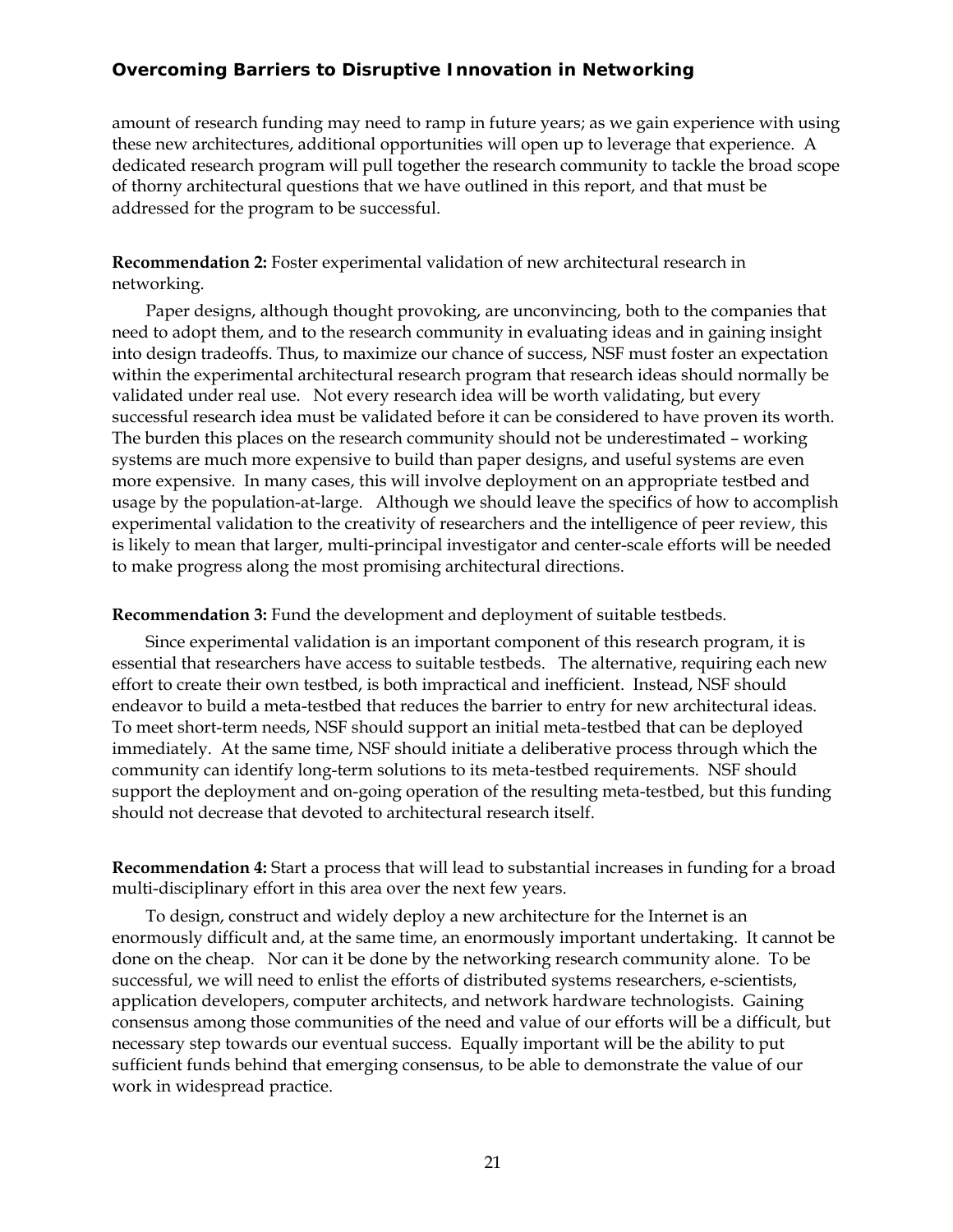**Recommendation 5:** Find ways to promote synergy and convergence among architectural visions.

Academic research focuses on novelty and, in so doing, often accentuates differences rather than identifying commonality. The past success of the Internet strongly suggests that we will be the most successful if we can coalesce around common architecture features. Architecture, by its very nature, "defines that on which we must agree." Thus, to be effective, architectural researchers should seek convergence rather than divergence. NSF should find ways to promote the necessary community practices, such as encouraging participation in working groups and funding synthetic research.

**Recommendation 6:** Help the community learn from industry.

Disruptive architectural research should not be fettered by today's problems and practices, but it must be informed by them if we are not to simply repeat the mistakes of the past. The large gap between the research and commercial communities often prevents effective communication between the two, to the detriment of both. To bridge this gap, NSF should facilitate interactions between researchers and practitioners. This extends not only to the operational community of ISPs, but also to network application developers and those developing new physical layer technologies, as the success of any new architecture will be measured by how well it matches the requirements of its hardware and the needs of its users.

#### **References**

- [AL99] C. Alaettinoglu, et. al., "Routing Policy Specification Language (RPSL)," RFC 2622, June 1999.
- [AKA] Akamai, www.akamai.com
- [AN01] D. Andersen, H. Balakrishnan, F. Kaashoek, R. Morris, "Resilient Overlay Networks," *Proceedings of ACM SOSP*, 2001.
- [AR92] R. Arun, P. Venkataram, "Knowledge Based Trouble Shooting in Communication Networks," *Proceedings of Symposium on Intelligent Systems*, November 1992.
- [BE02] S. Berson, S. Dawson and R. Braden. "Evolution of an Active Networks Testbed," *Proceedings of the DARPA Active Networks Conference and Exposition*, 5/02.
- [BA02] M. Balazinska, H. Balakrishnan, D. Karger, "INS/Twine: A Scalable Peer-to-Peer Architecture for Intentional Resource Discovery," *Proceedings of the 1st International Conference on Pervasive Computing*, 2002.
- [BA04] A. Bavier, M. Bowman, B. Chun, D. Culler, S. Karlin, L. Peterson, T. Roscoe, T. Spalink, and M. Wawrzoniak. *Proceedings of the 1st Symposium on Network System Design and Implementation (NSDI '04)* San Francisco, CA (March 2004).
- [BE00] Y. Bernet, et. al., "A Framework for Integrated Services Operation over DiffServ Networks," RFC 2998, November 2000.
- [BR97] B. Braden, et. al., "Resource ReSerVation Protocol (RSVP) Version 1 Functional Specification," RFC 2205, Sepetember 1997.
- [BY98] J. Byers, M. Luby, M. Mitzenmacher, A. Rege, "A Digital Fountain Approach to Reliable Distribution of Bulk Data," *Proceedings of ACM Sigcomm*, 1998.
- [CA00] Z. Cao, Z. Wang, E. Zergura, "Performance of Hashing-Based Schemes for Internet Load Balancing," *Proceedings of IEEE Infocom*, 2000.
- [CH02] B. Chun, J. Lee, H. Weatherspoon, "Netbait: a Distributed Worm Detection Service," Project website, http://netbait.planet-lab.org, 2002.
- [CL03] D. Clark, C. Partridge, J. Ramming, J. Wroclawski, "A Knowledge Plane for the Internet," *Proceedings of ACM Sigcomm*, 2003.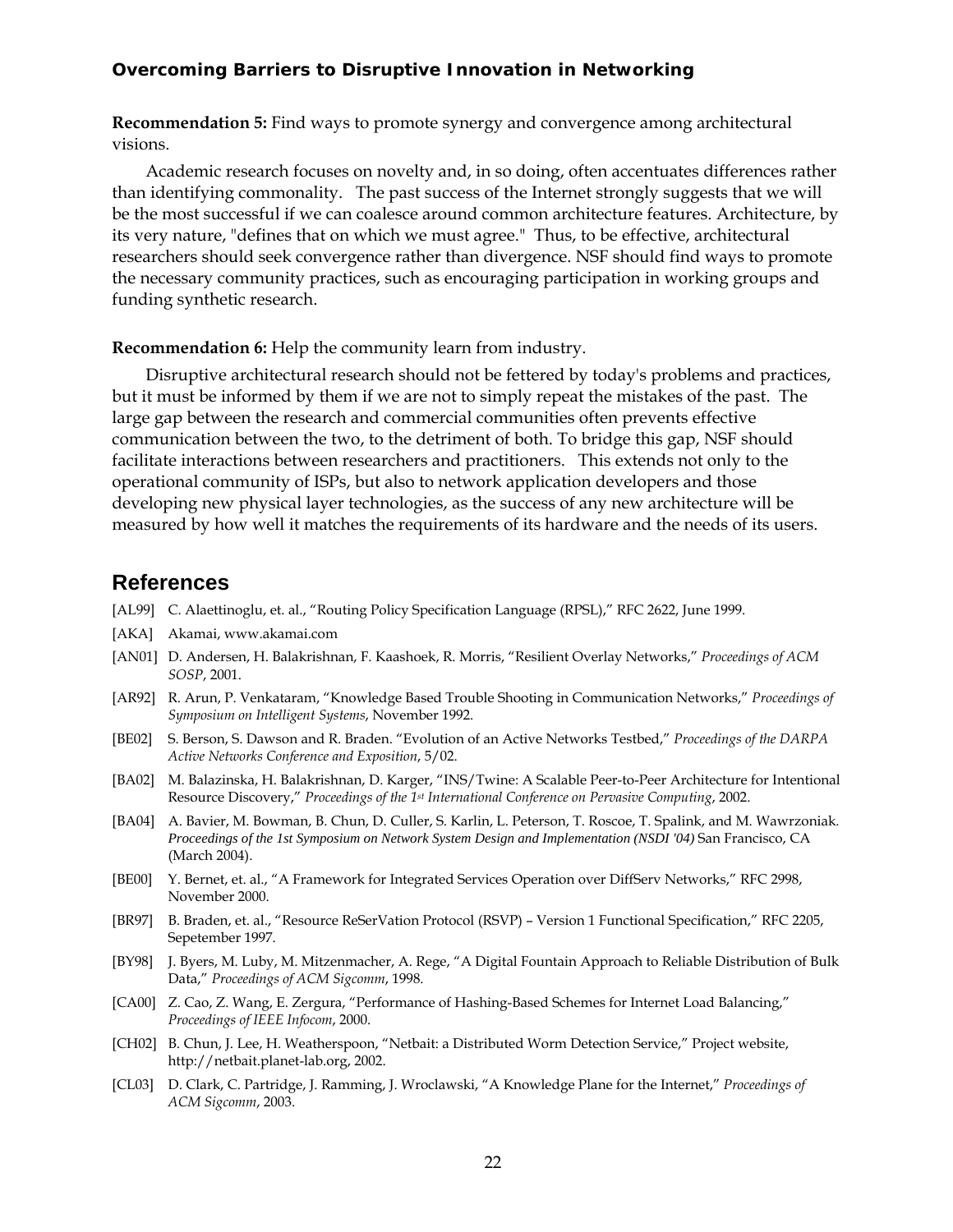- [CL05] D. Clark, et. al. Making the world (of communication) a different place. January 2005. http://www.ir.bbn.com/~craig/e2e-vision.pdf
- [CR03] M. Crovella, E. Kolaczyk, "Graph Wavelets for Spatial Traffic Analysis," *Proceedings of IEEE Infocom*, 2003.
- [DA01] F. Dabek, M. Kaashoek, D. Karger, R. Morris, I. Stoica, "Wide-area cooperative storage with CFS," *Proceedings of ACM SOSP*, 2001.
- [DET] DETER project web site. http://www.isi.edu/deter/
- [DIG] Digital Fountain, www.digitalfountain.com
- [DO02] A. Doria, F. Hellstrand, K. Sundell, T. Worster, "General Switch Management Protocol (GSMP) V3," RFC 3292, June 2002.
- [EMU] Emulab project web site. http://www.emulab.net
- [FA05] A. Farrel, J. Vasseur, J. Ash, "Path Computation Element (PCE) Architecture," Internet-Draft, March 2005.
- [FE98] P. Ferguson, D. Senie, "Network Ingress Filtering: Defeating Denial of Service Attacks which employ IP Source Address Spoofing," RFC 2267.
- [FE00a] A. Feldmann, A. Greenburg, C. Lund, N. Reingold, J. Rexford, F. True, "NetScope: Traffic Engineering for IP Networks," *IEEE Network*, March/April 2000.
- [FE00b] A. Feldmann, A. Greenburg, C. Lund, N. Reingold, J. Rexford, "Deriving Traffic Demands for Operational IP Networks: Methodology and Experience," *Proceedings of ACM Sigcomm*, 2000.
- [FE02a] N. Feamster, J. Borkenhagen, J. Rexford, "Controlling the Impact of BGP Policy Changes on IP Traffic," *Proceedings of NANOG25*, 2002.
- [FE02b] N. Feamster, J. Rexford, "Network-wide BGP Route Prediction for Traffic Engineering," *Proceedings of ITCOM*, 2002.
- [HA02] M. Handley, O. Hodson, E. Kohler, "XORP: An Open Platform for Network Research," *Proceedings of ACM HotNets-I*, October 2002.
- [HI03] R. Hinden, S. Deering, "Internet Protocol Version 6 (IPv6) Addressing Architecture," RFC 3513, April 2003.
- [HJ00] G. Hjalmtysson, "The Pronto Platform A Flexible Toolkit for Programming Networks using a Commodity Operating System," *Proceedings of OpenArch*, 2000.
- [HO93] J. Hochberg, et. al., "Nadir: An automated system for detecting network intrusion and misuse," *Computers & Security*, 12(3), 1993.
- [HS03] H. Hsieh, et. al., "A Receiver-Centric Transport Protocol for Mobile Hosts with Heterogeneous Wireless Interfaces," *Proceedings of Mobicom*, 2003.
- [I2] Internet2 project web site. http://www.internet2.edu
- [I3] Internet Indirection Infrastructure project web site. http://i3.cs.berkeley.edu
- [KU02] J. Kurose (editor). Report of the NSF Worksop on Network Research Testbeds. www.gaia.cs.umass.edu/testbed\_workshop, 11/02.
- [KA04] J. Kannan, A. Kubota, K. Lakshminarayanan, I. Stoica and K. Wehrle, "Supporting Legacy Applications over *i3*," UCB Technical Report No. UCB/CSD-04-1342, May 2004.
- [KO00] E. Kohler, "The Click Modular Router," Ph.D. thesis, MIT, November 2000.
- [KU00] J. Kubiatowicz, et. al., "Oceanstore: An Architecture for Global-Scale Persistent Storage," *Proceedings of ACM International Conference on Architectural Support for Programming Languages and Operating Systems (ASPLOS)*, 2000.
- [LA04] A. Lakhina, M. Crovella, C. Diot, "Diagnosing Network-Wide Traffic Anomalies," *Proceedings of ACM Sigcomm*, 2004.
- [LBO] L-bone. www.loci.cs.utk.edu/.
- [MO05] R. Moskowitz, P. Nikander, P. Jokela, T. Henderson, "Host Identity Protocol," Internet Draft, Feb. 2005.
- [NLR] National Light Rail Project web site. www.nlr.net.
- [PER02] C. Perkins, Ed. "IP Mobility Support for IPv4," RFC 3344.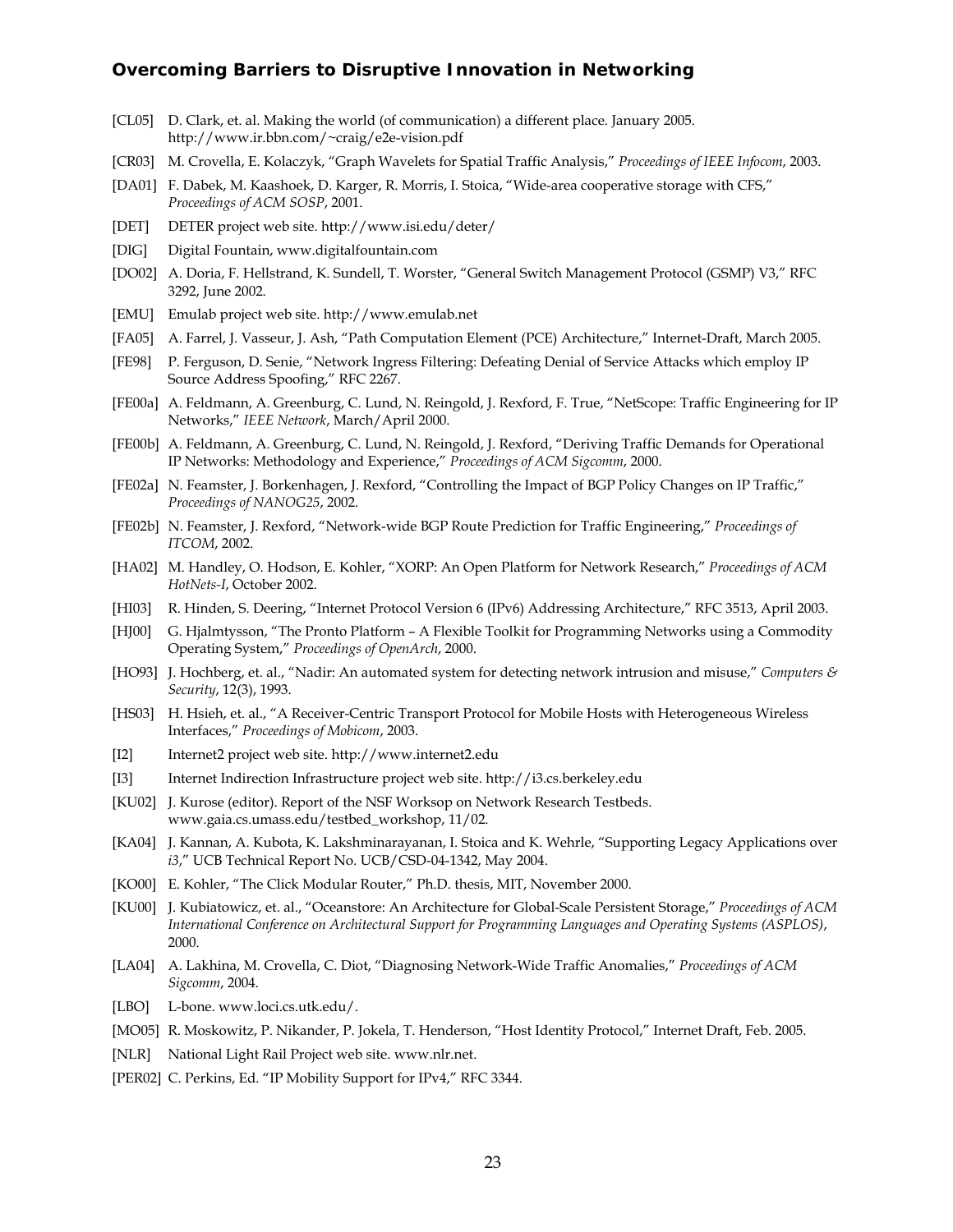- [PET02] L. Peterson, T. Anderson, D. Culler and T. Roscoe. "A Blueprint for Introducing Disruptive Technology into the Internet," *Proceedings of ACM HotNets-I Workshop* (October 2002).
- [PET04] L. Peterson, S. Shenker, and J. Turner. "Overcoming the Impasse Through Virtualization," *Proceedings of ACM Hotnets-III* (November 2004).
- [PA04] K. Park, V. Pai, L. Peterson, Z. Wang, "CoDNS: Improving DNS Performance and Reliability via Cooperative Lookups," *Proceedings of Symposium on Operating Systems Design and Implementation (OSDI)*, 2004.
- [PO81] J. Postel, ed., "Internet Protocol," RFC 791, September 1981.
- [PO97] P. Porras, P. Neumann, "EMERALD: Event Monitoring Enabling Responses to Anomalous Live Disturbances," *Proceedings of NIST-NCSC National Information Systems Security Conference*, 1997.
- [PRE05] President's Information Technology Advisory Committee. Cyber Security: A Crisis of Prioritization, February 2005. [QU01] B. Quinn, K. Almeroth, "IP Multicast Applications: Challenges and Solutions," RFC 3170, September 2001.
- [RA02] S. Ratnasamy, M. Handley, R. Karp, S. Shenker, "Topologically-Aware Overlay Construction and Server Selection," *Proceedings of IEEE Infocom*, 2002.
- [RE99] R. Reddy, D. Estrin, R. Govindan, "Large-Scale Fault Isolation," *IEEE Journal on Selected Areas in Communications*, March 1999.
- [RO01a] A. Rowstron, P. Druschel, "Storage Management and Caching in PAST, A Large-Scale Persistent Peer-to-Peer Storage Utility," *Proceedings of ACM SOSP*, 2001.
- [RO01b] A. Rowstron, P. Druschel, "Pastry: Scalable, distributed object location and routing for large-scale peer-topeer systems," *Proceedings of IFIP/ACM International Conference on Distributed Systems Platforms*, 2001.
- [SA99] S. Savage, A. Collins, E. Hoffman, J. Snell, T. Anderson, "The End-to-End Effects of Internet Path Selection," *Proceedings of ACM Sigcomm*, 1999.
- [SH97] S. Shenker, C. Partridge, R. Guerin, "Specification of Guaranteed Quality of Service," RFC 2212, September 1997.
- [SH99] A. Shaikh, J. Rexford, K. Shin, "Load-Sensitive Routing of Long-Lived IP Flows," *Proceedings of ACM Sigcomm*, 1999.
- [SP03] N. Spring, D. Wetherall, T. Anderson, "Scriptroute: A facility for distrubted Internet measurement," *Proceedings of USENIX Symposium on Internet Technologies*, 2003.
- [SXB] 6 Bone. http://www.6bone.net/.
- [ST93] R. Steenstrup, "Inter-Domain Policy Routing Protocol Specification: Version 1," RFC 1479, July 1993.
- [ST01] I. Stoica, R. Morris, D. Karger, F. Kaashoek, H. Balakrishnan, "Chord: A Peer-to-Peer Lookup Service for Internet Applications," *Proceedings of ACM Sigcomm*, 2001.
- [ST02] I. Stoica, D. Adkins, S. Zhuang, S. Shenker, S. Surana, "Internet Indirection Infrastructure," *Proceedings of ACM SIGCOMM*, August, 2002.
- [SU02] L. Subramanian, I. Stoica, H. Balakrishnan, R. Katz, "OverQoS: Offering Internet QoS Using Overlays," *Proceedings of ACM HotNets*, 2002.
- [TO01] J. Touch. "Dynamic Internet Overlay Deployment and Management Using the X-Bone," *Computer Networks*, July 2001, pp. 117-135.
- [TO03] J. Touch, Y. Wang, L. Eggert, G. Finn. "Virtual Internet Architecture," ISI Technical Report ISI-TR-2003-570, March 2003.
- [TU01] P. Tullmann, M. Hibler, J. Lepreau, "Janos: A Java-oriented OS for Active Networks," *IEEE Journal on Selected Areas in Communications*. Volume 19, Number 3, March 2001.
- [WH02] B. White, J. Lepreau, L. Stoller, R. Ricci, S. Guruprasad, M. Newbold, M. Hibler, C. Barb and A. Joglekar. "An Integrated Experimental Environment for Distributed Systems and Networks," *Proceedings of OSDI*, 12/02.
- [YA04] L. Yang, R. Dantu, T. Anderson, R. Gopal, "Forwarding and Control Element Separation (ForCES) Framework," RFC 3746, April 2004.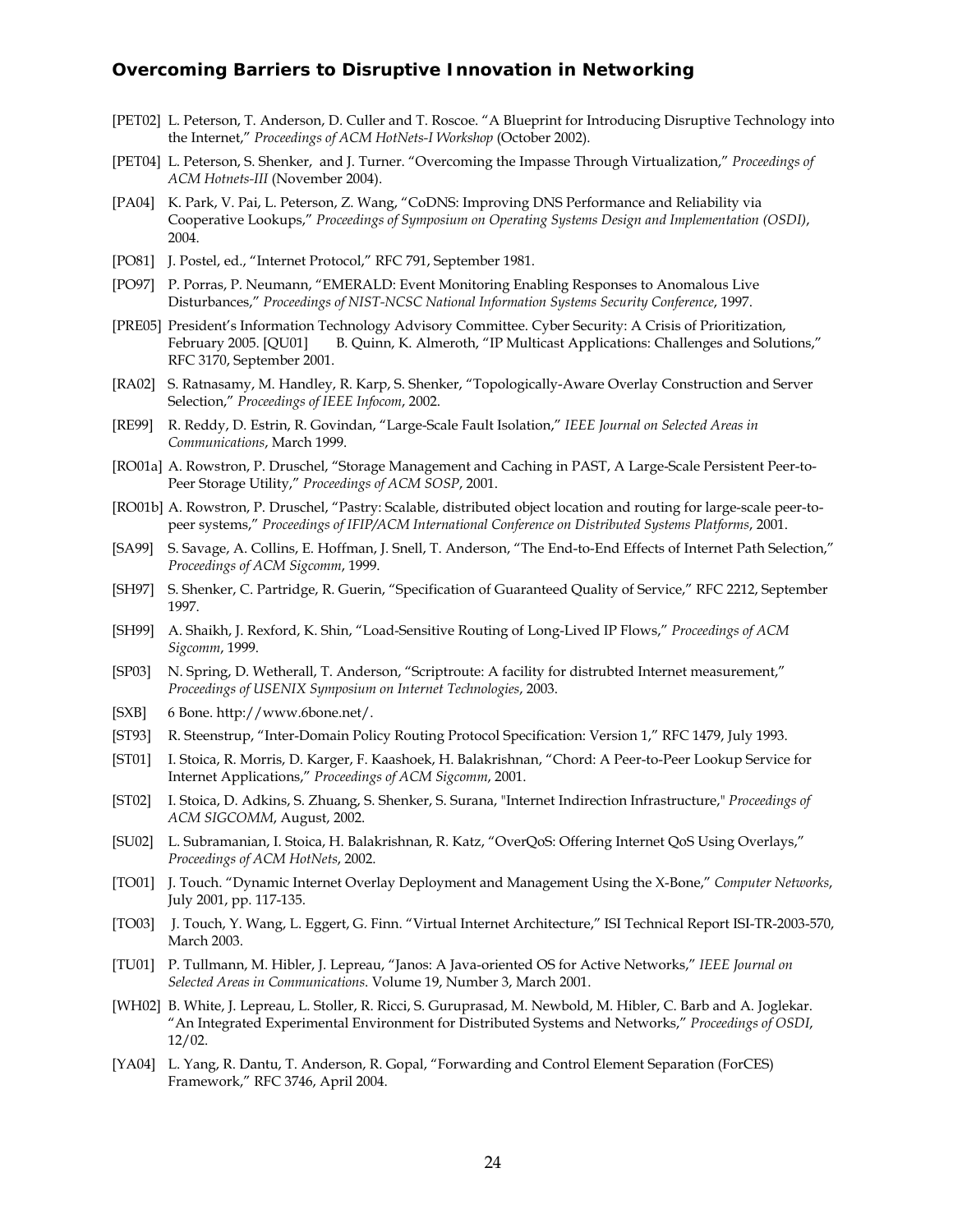[ZH04] M. Zhang, C. Zhang, V. Pai, L. Peterson, R. Wang, "PlanetSeer: Internet Path Failure Monitoring and Characterization in Wide-Area Services," *Proceedings of Symposium on Operating Systems Design and Implementation (OSDI)*, 2004.